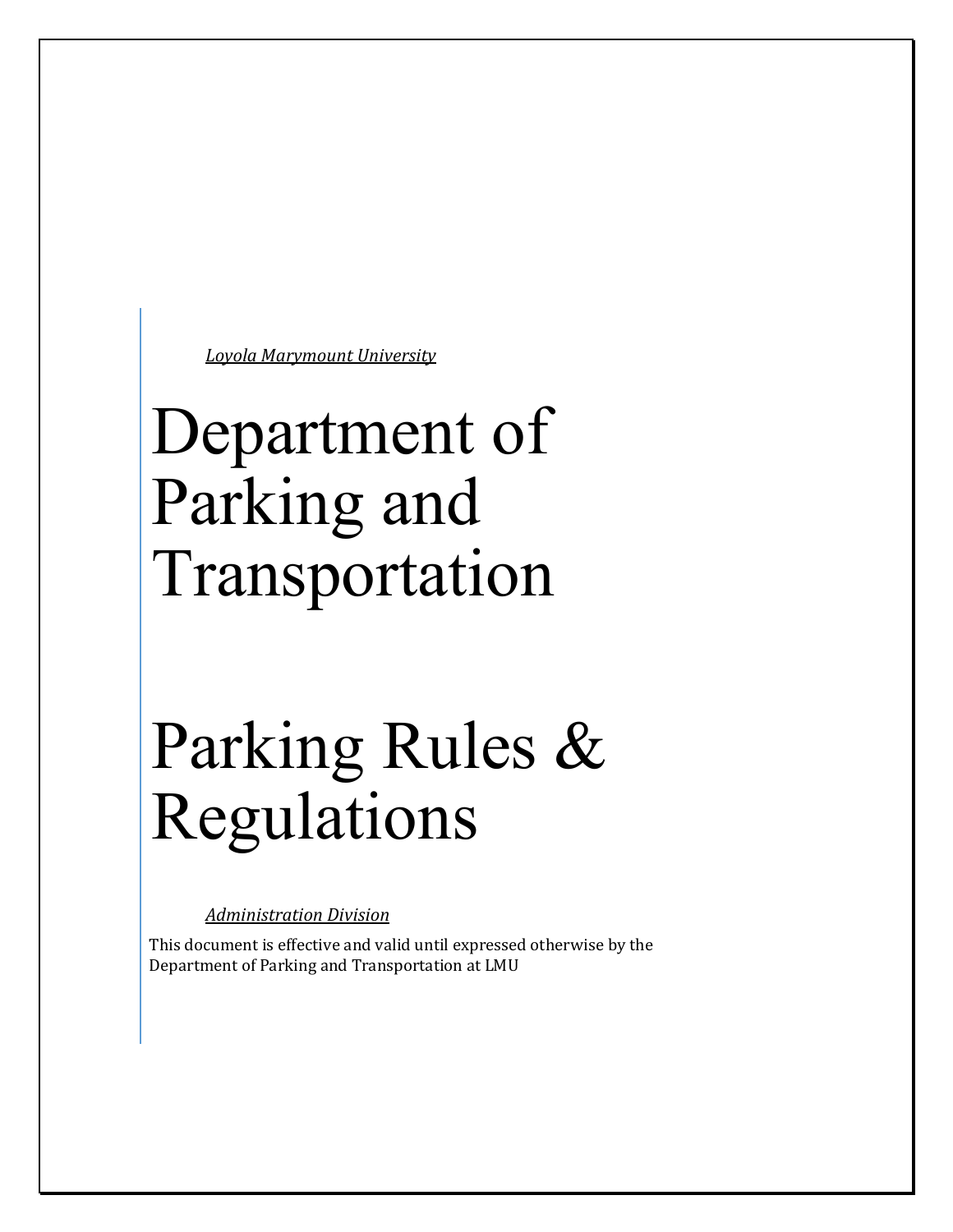# Title 1. TABLE OF CONTENTS

|  | TITLE 1. INTRODUCTION |  |  |
|--|-----------------------|--|--|
|--|-----------------------|--|--|

### **Article 1. Location & Contact 3**

- $§ 1.$ Summary 3. In the set of the set of the set of the set of the set of the set of the set of the set of the set o
- $§$  2. Purpose and the set of the set of the set of the set of the set of the set of the set of the set of the set of
- $§$  3. Governance 3
- $§$  4. General Liability 3
- $\S$  5. Service Standards 4
- § 6. Government Agencies 4
- $§ 7.$ Definitions & Acronyms 5

## **TITLE 2. ENFORCEMENT AUTHORITY 8**

| Article 1. | <b>Disclaimers</b>                 | 8  |
|------------|------------------------------------|----|
| § 1.       | LMU is Private Property            | 8  |
| $§$ 2.     | <b>Parking Enforcement</b>         | 8  |
| $§$ 3.     | <b>Additional Penalties</b>        | 8  |
| § 4.       | Availability                       | 9  |
| § 5.       | <b>Right to Enforce</b>            | 9  |
| § 6.       | <b>Citation Liability</b>          | 9  |
| $\S$ 7.    | Revocations                        | 9  |
| § 8.       | Late Fees                          | 10 |
| § 9.       | Right to Tow                       | 10 |
| Article 2. | <b>General Rules</b>               | 11 |
| § 1.       | <b>Parking Stalls</b>              | 11 |
| $\S 2.$    | <b>Permit Sharing</b>              | 11 |
| § 3.       | <b>Disabled Parking</b>            | 11 |
| § 4.       | Head-In Parking                    | 12 |
| § 5.       | Loading Zones & Timed Spaces       | 12 |
| § 6.       | <b>Reserved Parking Violations</b> | 12 |
| § 7.       | Parking in Two or More Spaces      | 12 |
| § 8.       | <b>Obstructing Traffic</b>         | 12 |
| § 9.       | Campus Speed-Limit                 | 13 |
| $§$ 10.    | <b>Reckless Driving</b>            | 13 |
| $§$ 11.    | Evasion                            | 13 |
| $§$ 12.    | <b>Pedestrian Traffic</b>          | 13 |
| § 13.      | <b>Oversized Vehicles</b>          | 13 |
| $§$ 14.    | <b>Citation List</b>               | 13 |
| § 15.      | Citations                          | 14 |
| $§$ 16.    | Sleeping in Vehicle                | 14 |
|            |                                    |    |

§ 17. Vehicle Maintenance 14

parking@lmu.edu 310.338.1681 University Hall, Suite 1766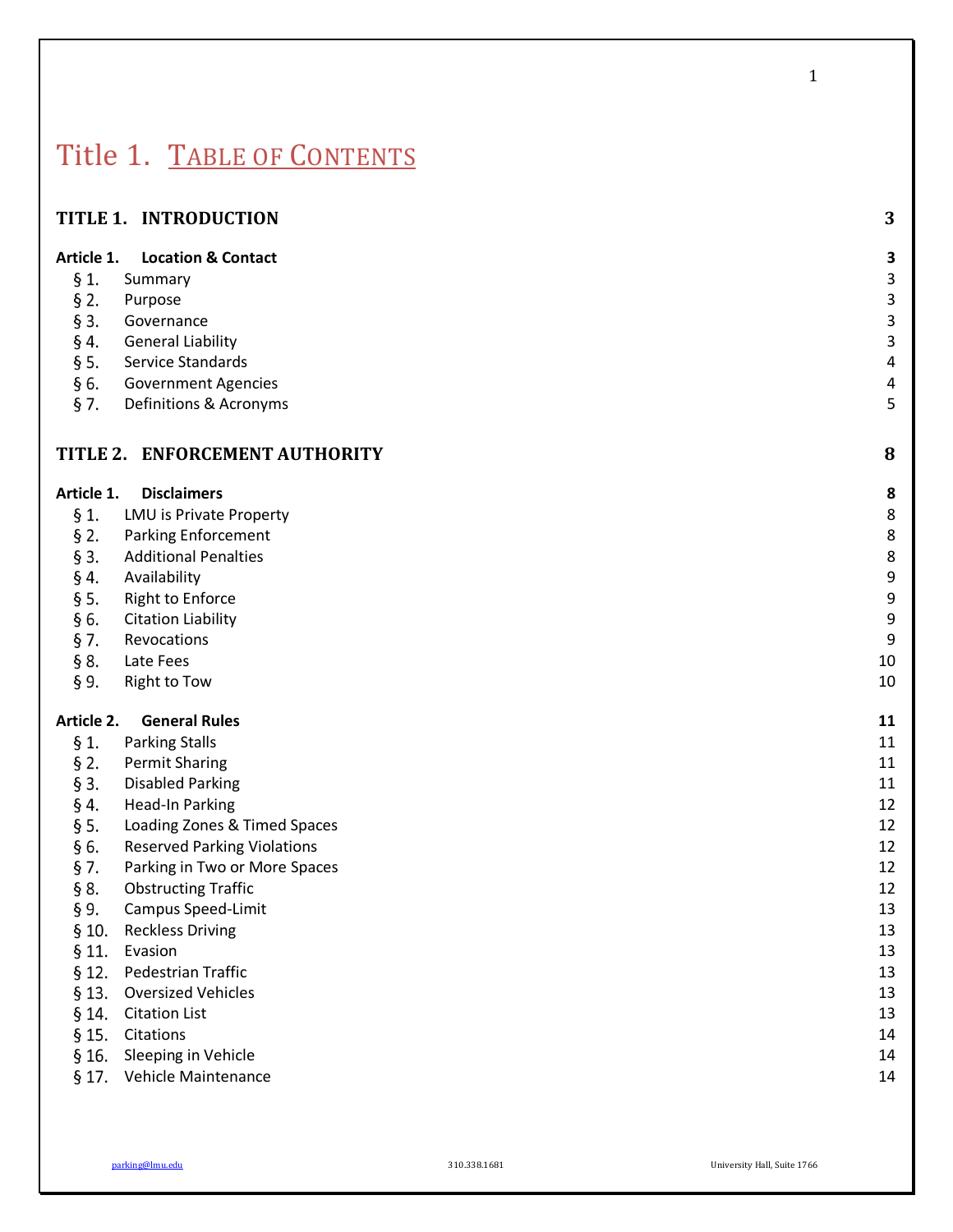|            |                                                     | 2  |
|------------|-----------------------------------------------------|----|
|            |                                                     |    |
|            |                                                     |    |
|            | § 16. Appeals                                       | 14 |
|            |                                                     |    |
|            | TITLE 3. PARKING REGISTRATION & ASSIGNMENTS         | 16 |
|            |                                                     |    |
| Article 1. | Registration                                        | 16 |
| § 1.       | <b>Virtual Parking</b>                              | 16 |
| $\S 2.$    | <b>LMU Park</b>                                     | 17 |
| $§$ 3.     | <b>Multiple Vehicles</b>                            | 17 |
| §4.        | <b>Transfer of Registration</b>                     | 17 |
|            |                                                     |    |
| Article 2. | <b>Parking Permits</b>                              | 17 |
| § 1.       | Transportation Alternatives.                        |    |
|            | Error! Bookmark not defined.                        |    |
| $\S 2.$    | Permit Refunds                                      | 17 |
| $§$ 3.     | Visitor & Affiliate Parking                         | 17 |
| § 4.       | Faculty & Staff Parking                             | 20 |
| § 5.       | <b>Student Parking</b>                              | 22 |
| §6.        | Motorcycle Permits and Parking                      | 24 |
| $\S$ 7.    | <b>Disabled Parking</b>                             | 25 |
| § 8.       | <b>Electric Vehicle Charging</b>                    | 25 |
|            |                                                     |    |
|            | TITLE 4. PROGRAMS AND SERVICES                      | 26 |
|            |                                                     |    |
| Article 1. | <b>Non-Transportation Programs</b>                  | 26 |
| $\S 1$ .   | Loyola Marymount Permit Exchange Program            | 26 |
| $§$ 2.     | Vendor Parking Program                              | 26 |
| Article 2. | <b>Programs and Services</b>                        | 26 |
| $\S 1.$    | Alternative Transportation Incentive Program (ATIP) | 27 |
| $\S 2.$    | Green-Line Shuttle                                  | 27 |
| $§$ 3.     | Valet                                               | 27 |
| §4.        | Long-Term Parking and Storage                       | 27 |
| § 5.       | <b>Event Parking</b>                                | 28 |
|            |                                                     |    |

parking@lmu.edu 310.338.1681 University Hall, Suite 1766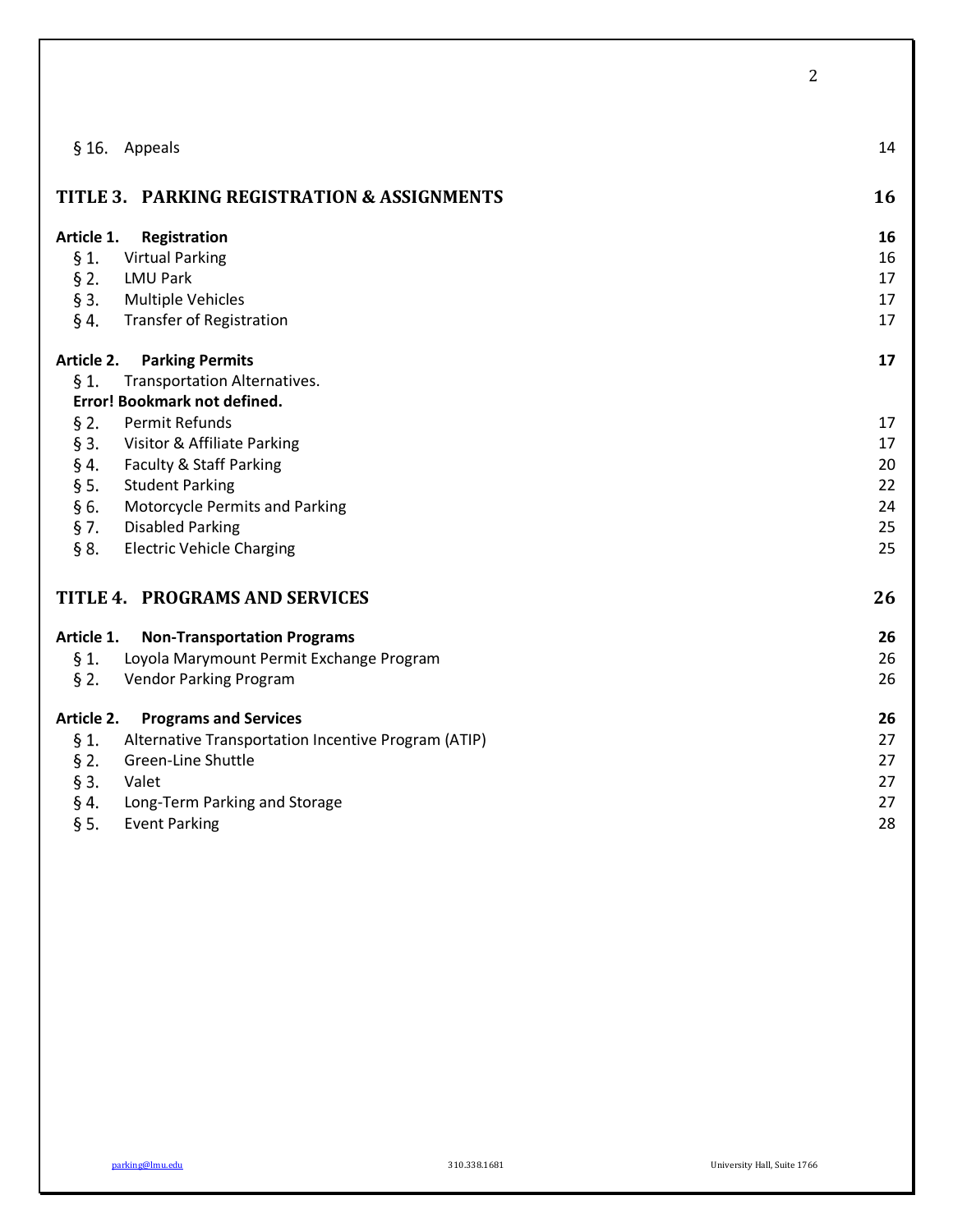# **Title 1. Introduction**

# **Article 1. Location & Contact**

#### **Summary**  $§ 1.$

The Department of Parking and Transportation is responsible for the management of Campus parking resources, the sale of parking permits and the enforcement of Campus parking rules and policies. Loyola Marymount University (LMU) enforces parking year round. Paid parking is regulated Monday through Friday, 8am until 8pm, except for University Holidays. Parking is enforced during Academic Holidays, which are different from University holidays. All other rules are enforceable 24 hours a day, 7 days a week.

The Department's main office is located in University Hall, Suite 1766. The office is open Monday through Friday, 8 am until 5 pm and is closed on weekends and University holidays. You may reach us by phone during normal business hours at 310.338.1681 or by e-mailing parking@lmu.edu. 

# *Extended Hours*

The main office opens for extended hours, Monday through Thursday, at the start of each semester. Extended hours run approximately 1 week before each semester through the Thursday after the semester add/drop deadline.

#### **Purpose**  $§$  2.

The following manual contains parking rules and regulations that are currently in effect at LMU. It is the responsibility of each individual operating a motor vehicle on Campus to know, understand, and comply with the rules and regulations expressed in this document. This information supersedes and replaces all previously issued parking and transportation rules and regulation documents. The Department of Parking and Transportation may change, delete, suspend, or discontinue this document, or any part of, at any time at its sole and complete discretion.

#### **Governance**   $\delta$  3.

The Department of Parking and Transportation is part of the Administration Division. The Director of the department reports directly to the Vice President for Campus Operations. The department also works closely with the Parking Advisory Committee, which is an advisory board comprised of various faculty, staff, and students.

#### **General Liability**  $§$ 4.

LMU is not responsible for injuries, losses, or damages. Vehicle owners are solely responsible for losses, damages and/or theft to their vehicles and/or their contents while parked on LMU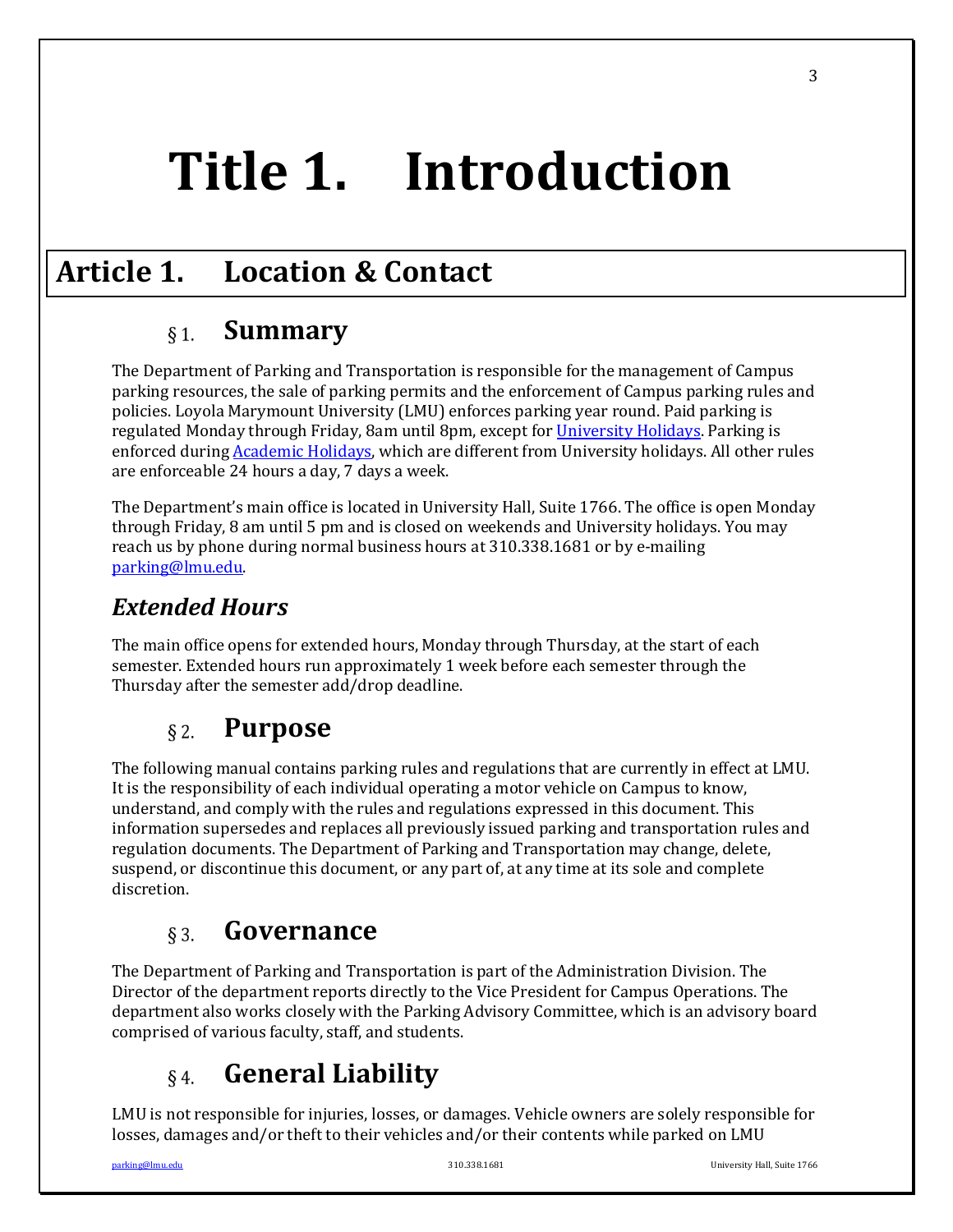property. LMU assumes no responsibility for the damage to and/or theft of any vehicle or its contents while the vehicle is parked or moving on Campus. LMU is not responsible for damage that may occur when a vehicle is impounded, relocated, or when any other authorized official of the University is assisting in a help-related service or while issuing a citation.

#### **Service Standards**  $\delta$  5.

The Department of Parking and Transportation is committed to providing excellent customer service. Parking Office staff will make every attempt possible to return voicemail and reply to email within the same business day; however, response rates may vary based on the volume of requests and when the inquiry was placed.

#### **Government Agencies**  $\delta$  6.

Local, state and federal regulations are enforced on LMU Campus. Failure to comply with these regulations may result in monetary fines, vehicle impoundment or other penalties at the owner's expense. 

# *Local Agencies*

- *Los Angeles Police Department http://www.lapdonline.org/*
- *Los Angeles Parking Violations Bureau http://www.lacity-parking.org/*
- *City of Los Angeles Bureau of Street Services http://bss.lacity.org/*
- *Los Angeles Fire Department – http://lafd.org/*
- *Los Angeles World Airports (LAWA)*
- *Los Angeles County Sheriff's Department*
- *Los Angeles Department of Transportation (LADOT)* http://ladot.lacity.org/

# *State Agencies*

- *California Department of Justice*
- *California Highway Patrol*
- *California Department of Motor Vehicles (CA DMV)*
- *http://dmv.ca.gov/portal/home/dmv.htm*
- South Coast Air Quality Management District (SCAQMD)
- *http://www.aqmd.gov/*

# *Federal Agencies*

- *Department of Homeland Security*
	- o *U.S. Coast Guard*
	- o *U.S. Customs and Border Protection*
	- o *U.S. Secret Service*
	- o *Transportation Security Administration (TSA)*
- *Department of Justice*
	- o *Federal Bureau of Investigations (FBI)*
	- o *Drug Enforcement Administration (DEA)*
	- o *Bureau of Alcohol, Tobacco, Firearms and Explosives (ATF)*
- *Department of Transportation*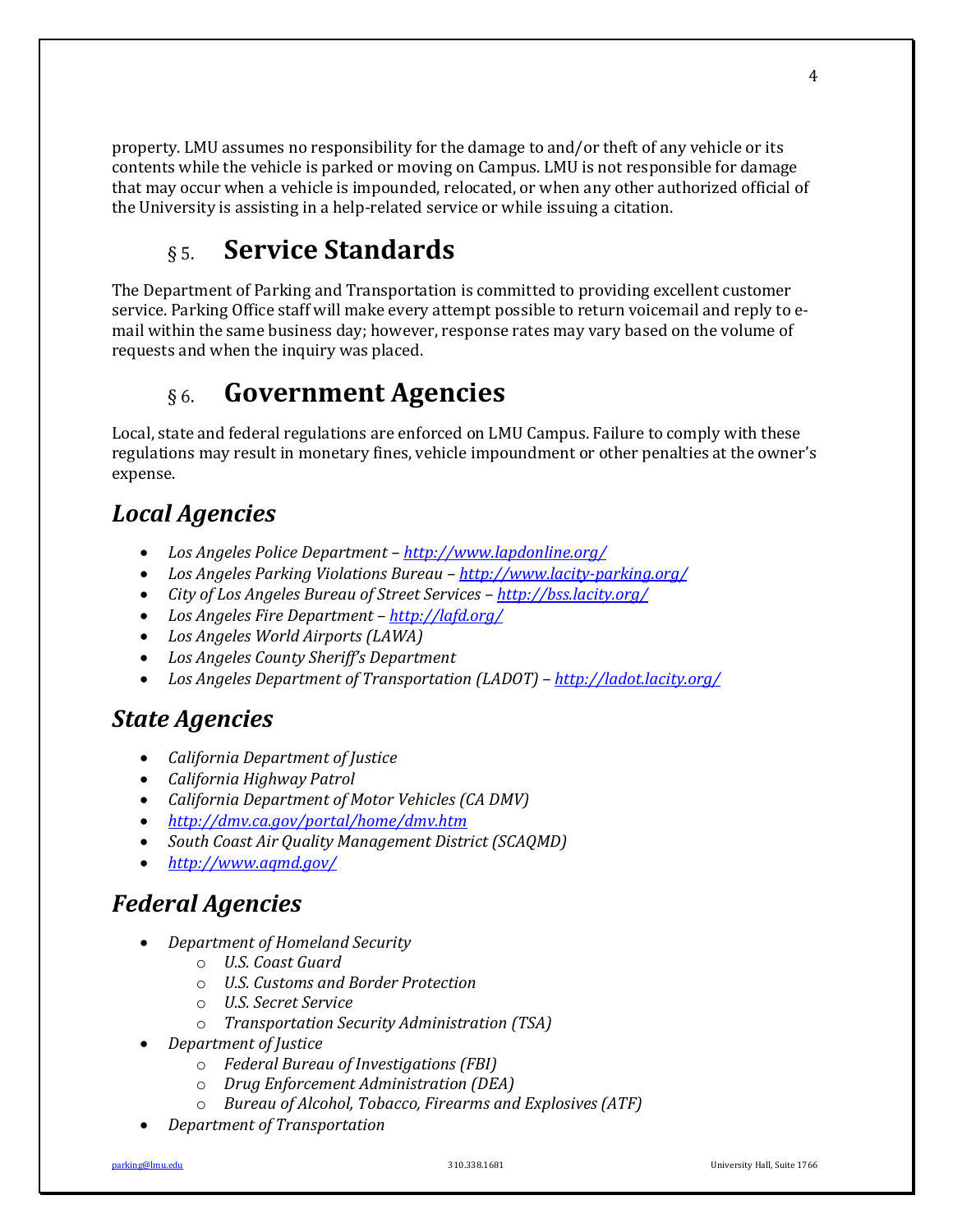- *Military Departments*
	- o *Airforce*
	- o *Army*
	- o *Navy & Marine Corps*

# **Definitions & Acronyms**

| <b>Term</b>                       | <b>Definition</b>                                                                                                                                                                                                                   |
|-----------------------------------|-------------------------------------------------------------------------------------------------------------------------------------------------------------------------------------------------------------------------------------|
| <b>Academic</b><br><b>Holiday</b> | Holidays during which classes are not scheduled but University offices<br>may remain open. (for more information visit the Office of the Registrar's<br>webpage)                                                                    |
| <b>ADA</b>                        | Americans with Disabilities Act                                                                                                                                                                                                     |
| ADA/Disabled<br><b>Placard</b>    | Placard issued by ADA granting access to parking specifically designed for<br>disabled or handicapped                                                                                                                               |
| <b>Affiliate</b>                  | Individuals or entities that are associated with LMU but are not<br>categorized as students, faculty or staff. Eg. vendors, contractors, LMU<br>Extension students, Non-LMU Rec Center Members, or any regular visitor<br>to Campus |
| <b>AQMD</b>                       | Air Quality Management District                                                                                                                                                                                                     |
| <b>CVC</b>                        | California Vehicle Code                                                                                                                                                                                                             |
| Day<br><b>Permit/Pass</b>         | Refers to daily parking purchased at a Pay Station or through Parkmobile<br>(also known as short-term parking)                                                                                                                      |
| <b>DPS</b>                        | Department of Public Safety                                                                                                                                                                                                         |
| <b>DPT</b>                        | Department of Parking and Transportation                                                                                                                                                                                            |
| Good<br><b>Standing</b>           | No liens, holds or any suspension of any LMU benefit or privilege                                                                                                                                                                   |
| Impound                           | Towing a vehicle to an off-Campus agency at the owner's expense                                                                                                                                                                     |
| <b>LADOT</b>                      | Los Angeles Department of Transportation                                                                                                                                                                                            |
| <b>LAFD</b>                       | Los Angeles Fire Department                                                                                                                                                                                                         |
| <b>LAMC</b>                       | Los Angeles Municipal Code                                                                                                                                                                                                          |
| <b>LAPD</b>                       | Los Angeles Police Department                                                                                                                                                                                                       |

parking@lmu.edu 310.338.1681 University Hall, Suite 1766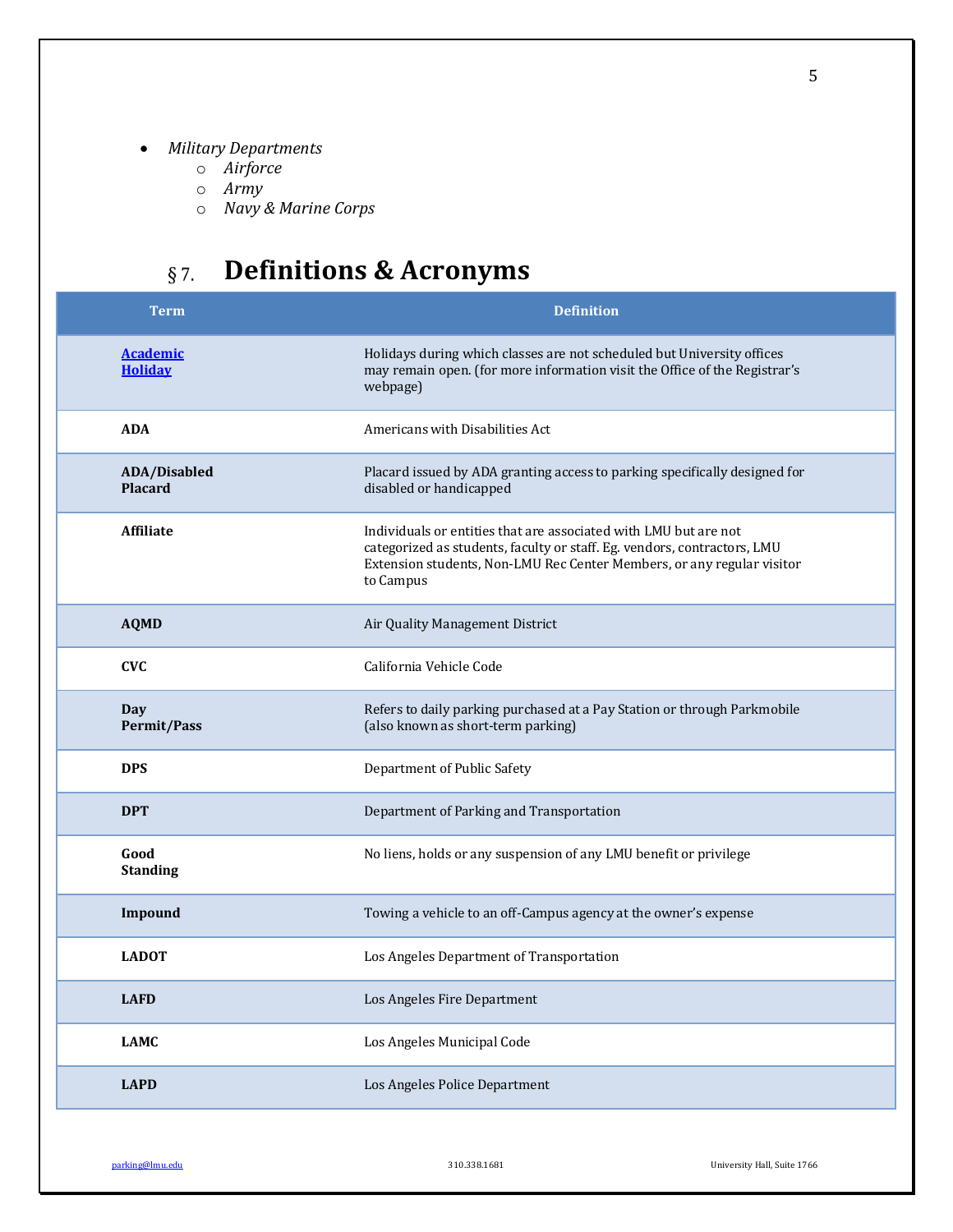| <b>Late Fee</b>                          | Fee added to delinquent parking fines                                                                                                     |                             |
|------------------------------------------|-------------------------------------------------------------------------------------------------------------------------------------------|-----------------------------|
| <b>LAWA</b>                              | Los Angeles World Airports                                                                                                                |                             |
| <b>LLS</b>                               | Loyola Law School                                                                                                                         |                             |
| <b>LMU</b>                               | Loyola Marymount University                                                                                                               |                             |
| <b>LMU</b><br>Community<br><b>Member</b> | Active faculty, staff, students and affiliates of LMU                                                                                     |                             |
| <b>LMU Park</b>                          | Online parking payment and registration portal                                                                                            |                             |
| Long-Term<br>Permit                      | Any parking permit valid for 30 days or longer                                                                                            |                             |
| <b>LPR</b>                               | License Plate Recognition                                                                                                                 |                             |
| Opt-Out                                  | The decision to avoid an automatic charge for a parking permit if a<br>student will not have a car on Campus by a semester deadline.      |                             |
| <b>PAB</b>                               | Parking Appeals Board                                                                                                                     |                             |
| <b>PAC</b>                               | Parking Advisory Committee                                                                                                                |                             |
| <b>Paid Parking</b>                      | Also known as "Permit Parking"                                                                                                            |                             |
| <b>Parking Area</b>                      | An area of parking spaces with like rules                                                                                                 |                             |
| <b>Parking Office</b>                    | Department of Parking and Transportation Office; Main Customer Service<br>Office; UNH 1766                                                |                             |
| <b>Parking Pass</b>                      | Synonymous with parking permit                                                                                                            |                             |
| <b>Parking Space</b>                     | A specific, singular, parking space                                                                                                       |                             |
| Parkmobile                               | A mobile payment application that allows drivers to pay for daily parking<br>at various rates (LMU zone is 961)                           |                             |
| <b>Pay Station</b>                       | Pay-by-Plate machines that allow for the daily purchase of parking at<br>various rates (valid license plate is required for registration) |                             |
| Pay-By-Plate                             | The registration and payment for parking via a vehicle's license plate (the<br>display of receipt is not required)                        |                             |
| Relocation                               | The towing of a vehicle from a particular area on Campus to another area<br>on Campus                                                     |                             |
| parking@lmu.edu                          | 310.338.1681                                                                                                                              | University Hall, Suite 1766 |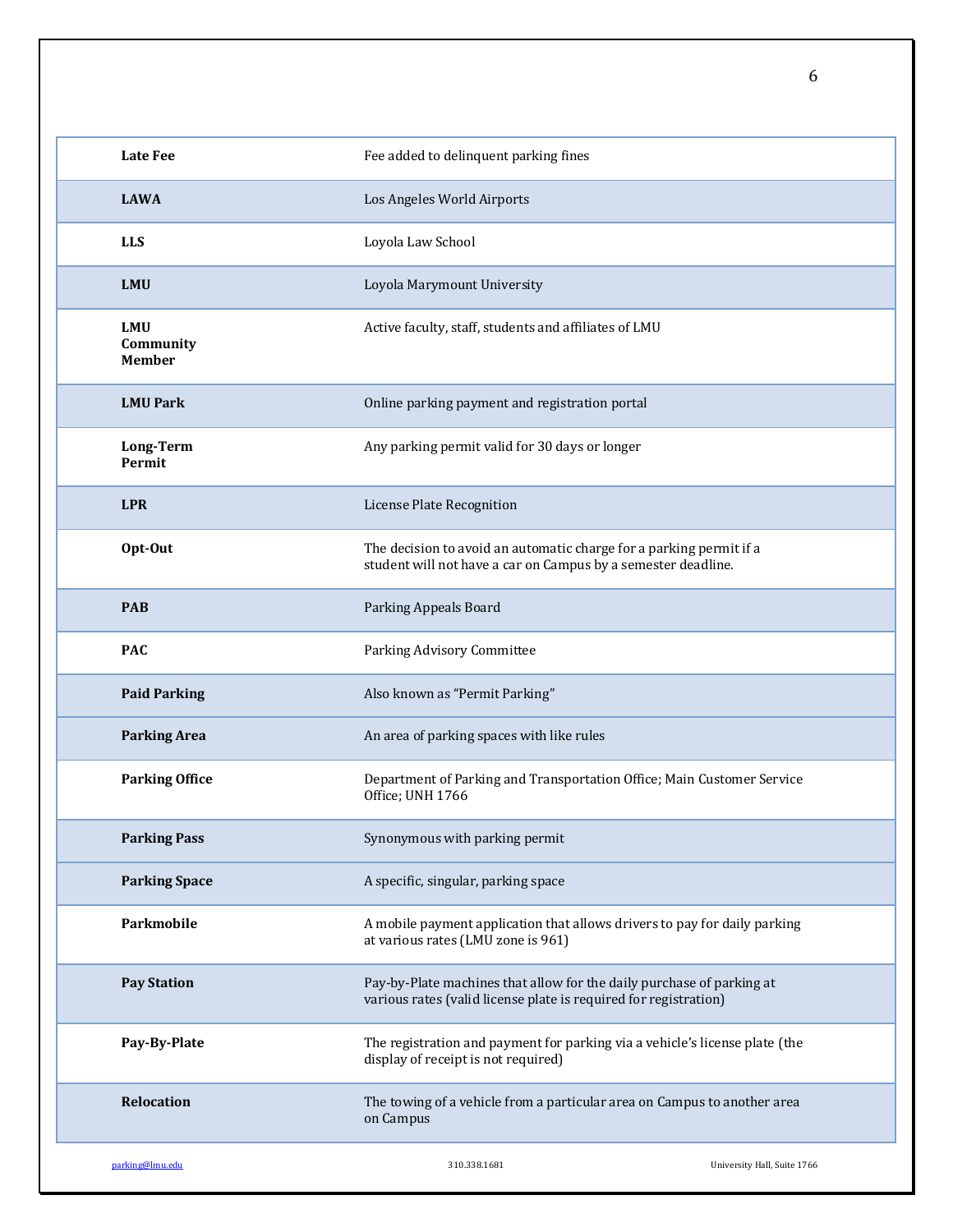| <b>Reserved</b><br><b>Space</b>     | Reserved parking for a specific vehicle or individual                                                                                                                 |
|-------------------------------------|-----------------------------------------------------------------------------------------------------------------------------------------------------------------------|
| R <sub>0</sub>                      | Registered owner or operator                                                                                                                                          |
| <b>SCAQMD</b>                       | South Coast Air Quality Management District                                                                                                                           |
| <b>SFSO</b>                         | <b>Student Financial Services Office</b>                                                                                                                              |
| <b>Short-Term</b><br><b>Permit</b>  | Any parking permit valid for less than 30 days; typically associated with<br>daily or visitor parking permits                                                         |
| <b>SOV</b>                          | Single occupancy vehicle                                                                                                                                              |
| <b>Temporary</b><br>Parking         | Loading zones or timed spaces                                                                                                                                         |
| <b>Tow</b>                          | Refers to the act of being relocated or impounded                                                                                                                     |
| <b>University</b><br><b>Holiday</b> | Days when University business is closed - including the cancellation of<br>academic classes (see the Human Resources benefits page for more<br>information and dates) |
| <b>Vehicle</b>                      | Any motorized device with two or more wheels                                                                                                                          |
| <b>Virtual</b><br>Parking<br>Permit | The use of a vehicle's license plate as a permit rather than the traditional<br>hangtag or sticker permit                                                             |
| Visitor/Guest                       | Any person not registered to a long-term parking permit                                                                                                               |
| <b>Warning</b><br><b>Sticker</b>    | Sticker applied to vehicles with unpaid citations that are subject to tow                                                                                             |
| Westchester<br><b>Campus</b>        | LMU's main Campus; used to distinguish between the Loyola Law School<br>Campus Downtown                                                                               |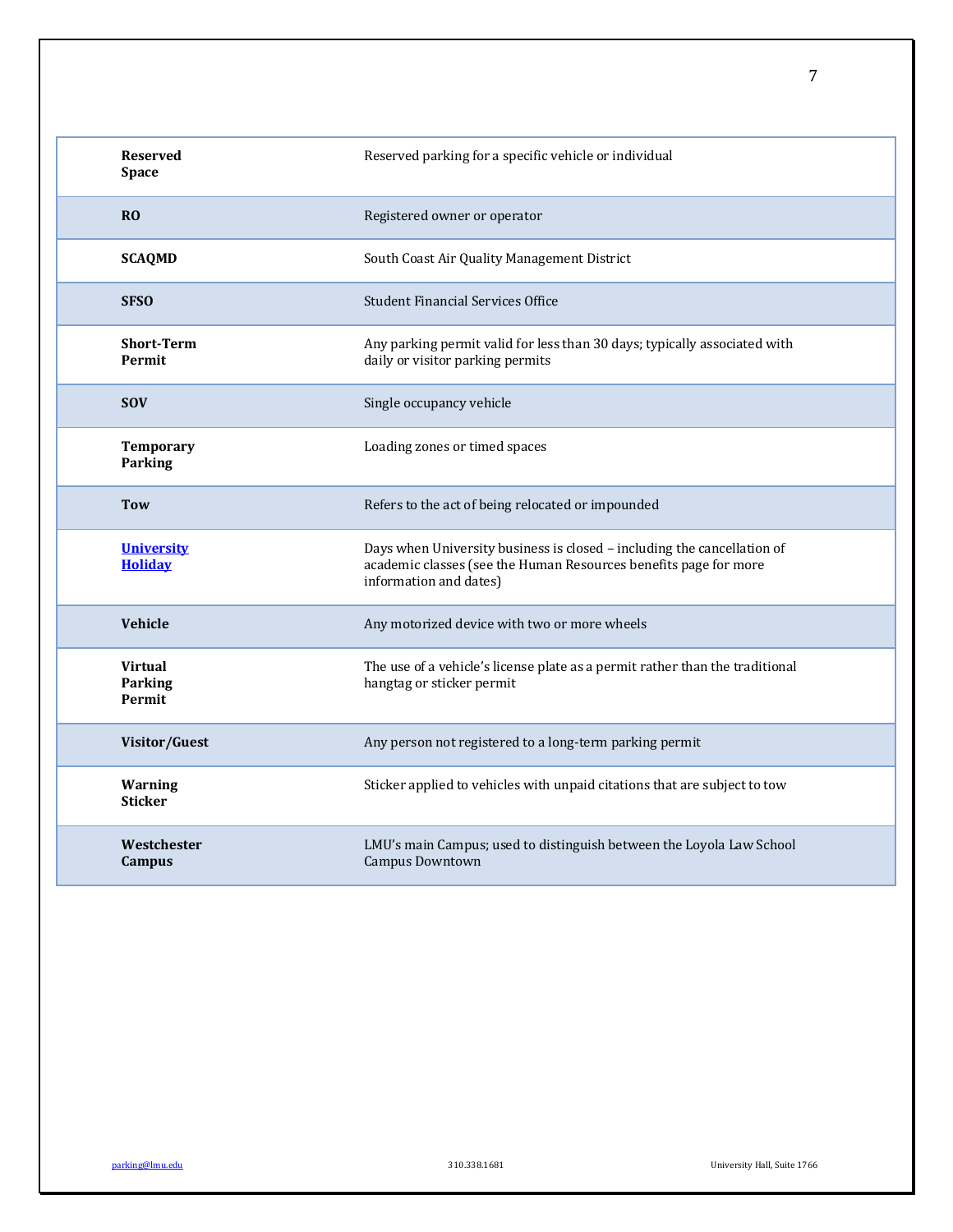# **Title 2. Enforcement Authority**

# **Article 1. Disclaimers**

#### **LMU is Private Property**  $\S 1$ .

Paid parking is enforced Monday through Friday, 8am until 8pm. All other violations are enforceable 24 hours a day, 7 days a week. LMU's Campus is private property and the Department of Parking and Transportation reserves the right to suspend or revoke parking privileges at any time and at its sole discretion.

#### **Parking Enforcement**  $\delta$  2.

Loyola Marymount University enforces its own rules and regulations through the issuance of parking citations and the towing of vehicles. Failure to comply with the rules contained in this document is the responsibility of the vehicle operator. Being unaware, not reading, or any other misunderstanding are not valid reasons for violating any rule or policy of the University.

The University cooperates with local, state and federal law enforcement agencies. These agencies have the right to enforce regulations at their discretion and without announcement. It's encouraged that all vehicle operators familiarize themselves with not only the University's rules and regulations but also local, state and federal laws.

Penalties for violations of parking and traffic regulations include but are not limited to fines, vehicle relocation, towing or impoundment of vehicle, loss of access privileges, loss of parking privileges, suspension of services, ineligibility for issuance of future parking permits and other penalties. 

- Fines are assessed in accordance with the penalty schedule published and enforced at the *time of the violation*
- Fines imposed for a violation of these rules and regulations are the responsibility of the *individual* who owns the vehicle, has registered the vehicle with LMU or has been identified *as operating the vehicle*
- Fines left unpaid may result in additional consequences not related to Parking and *Transportation*

#### **Additional Penalties**  $\S$  3.

In some instances, a violation of parking and traffic regulations or policy may result in disciplinary action for employees, students and visitors through suspension or revocation of parking privileges. The Department of Parking and Transportation openly shares problematic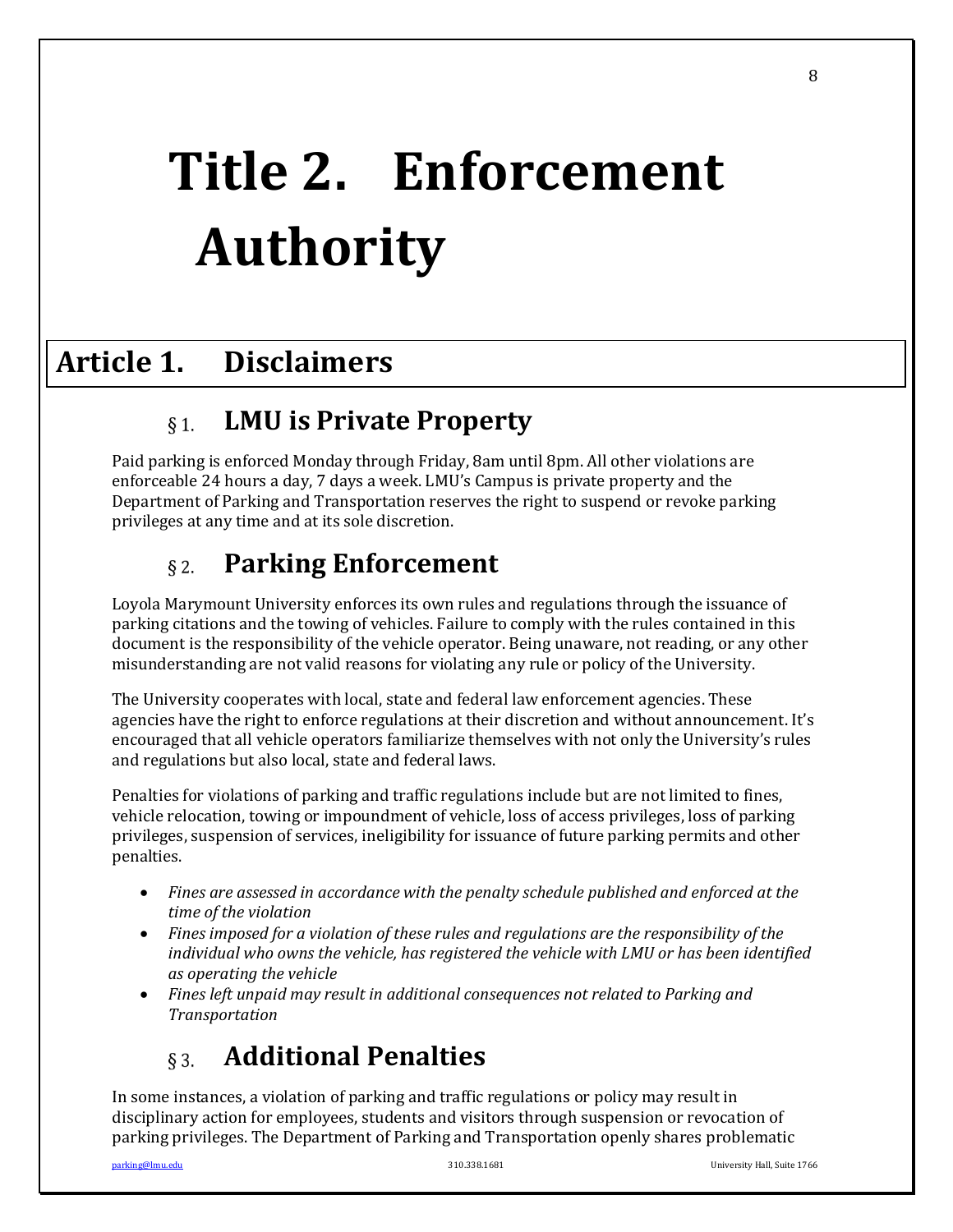accounts with the Department of Human Resources, the Department of Public Safety and the Office of Judicial Affairs.

#### **Availability**   $\,$   $\,$  4.

The purchase of parking rights does not guarantee the availability of parking space. Lack of available parking space, amount of time spent looking for a parking space or the lack of knowledge concerning the University's parking rules and regulations are not valid reasons for violating any parking regulation or as justification of the dismissal of a parking violation.

#### **Right to Enforce**  $§ 5.$

Rules and regulations outlined in this document may be enforced by representatives of the Department of Parking and Transportation, LMU Public Safety Officers, and/or any other authorized LMU official pursuant CVC 21113. Vehicles may be removed from LMU property at the owner's expense per CVC 22658 and LAMC 80.71.4. In addition, LAPD, LADOT, CHP, the Sheriff's Office, or any other sworn law enforcement agency, reserves the right to enforce local, state and federal regulations on LMU's campus.

Individuals entering LMU's Campus are subject to enforcement action by officials of the University for violation of any LMU regulation, Division 11 of the CVC, or any other applicable state law or local ordinance. Unless otherwise provided for by these rules and regulations, all provisions of the CVC relating to traffic upon the highways shall be applicable on LMU property. These provisions include but are not limited to posted speed limits, traffic signs, and other traffic control devices. Vehicles that fall within the CVC include but are not limited to automobiles, trucks, motorcycles, motor-scooters, electric carts, bicycles, and mopeds.

#### **Citation Liability**   $\delta$  6.

Persons identified as the vehicle operator shall be considered responsible for any fines, damages or any other event associated with the vehicle that occur on LMU property. Vehicles found in violation of campus policies will be the responsibility of the last person identified as claiming responsibility or being identified as the responsible party. Registering a vehicle online, appealing a citation, claiming a vehicle from impound, paying a citation, registered owner lookup or any other form of association may be used to establish responsibility. It is the responsible party's obligation to prove otherwise. Vehicles operated by someone other than the registered operator that receive citations and are not registered to the vehicle through the Department of Parking and Transportation will be the responsibility of the person on record. If no driver is recorded the vehicle is subject to impound per the University's Towing Policy.

#### **Revocations**  $§ 7.$

The use of the University's parking facilities is a privilege, not a right. Drivers are responsible for the proper operation of their motor vehicle. Any driver with excessive parking citations, frequent failures to comply or considered a distraction to the Campus community may lose their parking privileges on LMU Campus at the discretion of the Director of Parking and Transportation. Individuals who have had their parking privileges revoked may not park their vehicle on LMU property until written notice from the Director of Parking and Transportation reinstating said privileges and will have their vehicle impounded in accordance with the University's Towing Policy.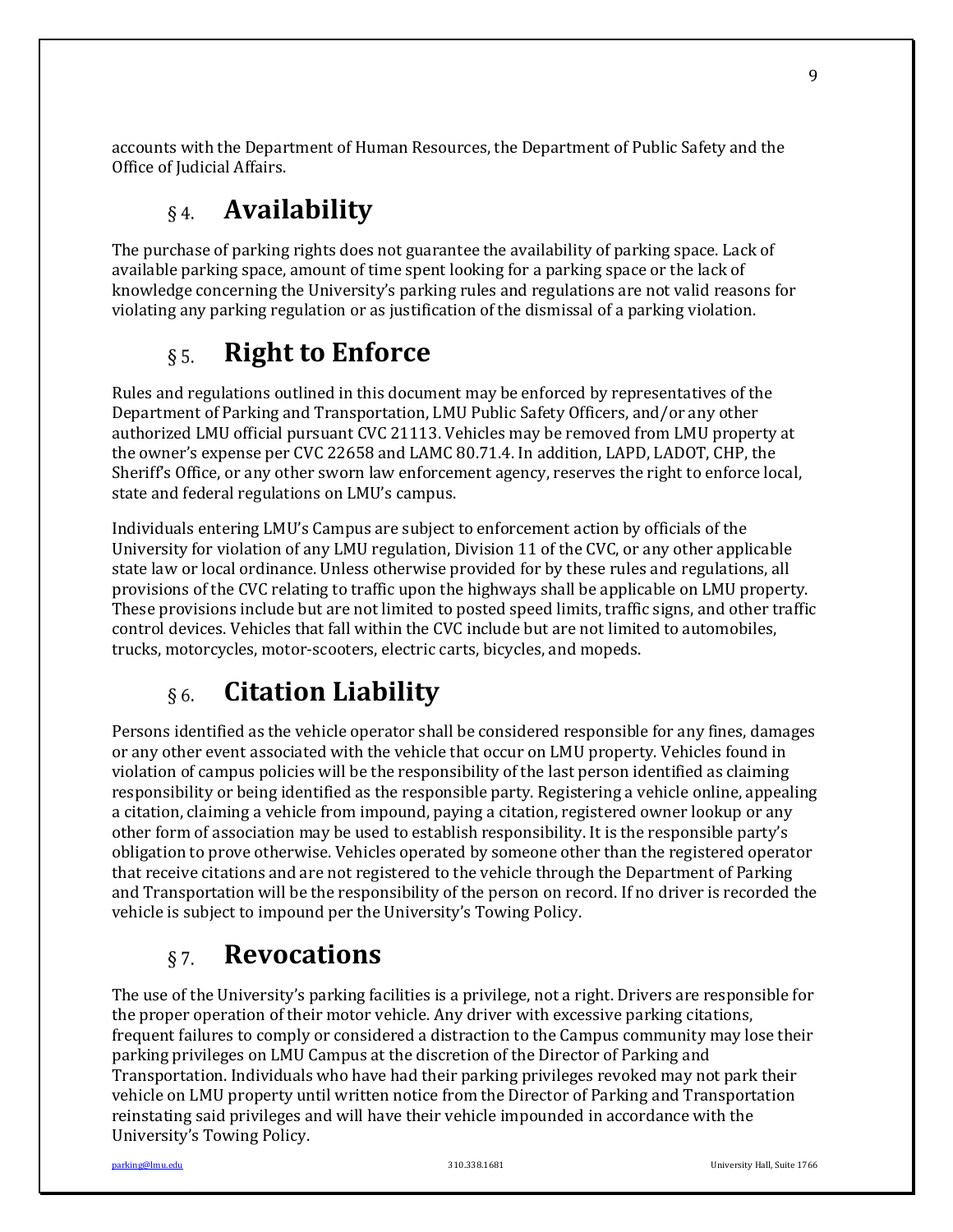#### **Late Fees**  $§ 8.$

A late fee of 50 percent of the original violation amount will be applied to the citation balance if unpaid after 14 days of issuance. Citations under appeal are exempt from the late fee. If the appeal is rejected the 14 day period for payment shall start from the appeal decision date.

- Delinquent student citation fees transfer to student accounts
- Delinquent non-student citation fees remain delinquent
- Non-student accounts with four or more unpaid citations are eligible for impound per the *University's Towing Policy*

#### **Right to Tow**  $89.$

Pursuant to CVC 22658 and LAMC 80.71.4, LMU reserves the right to tow vehicles using an off-Campus agency. In addition, vehicles are subject to impoundment and storage whose parking privileges have been revoked/suspended or that are parked on the Loyola Marymount University Campus in violation of these regulations, the CVC and/or any government code. During the course of a tow, it may be necessary for an authorized LMU employee or an outside towing company to access the vehicle. LMU assumes no responsibility for damage to a vehicle as a result of impoundment or relocation. Please contact the Parking Office if you believe your vehicle has been towed.

# *Relocations*

- *Relocated vehicles are moved to another area on Campus and may be retrieved by the registered owner by either contacting the Parking Office during business hours or the Department of Public Safety outside of regular business hours.*
- If the relocation originated from a violation of any University regulation, rule or policy, a *relocation citation will be issued.*
- Vehicles that are impounded will be removed from Campus by an outside agency and may *be* picked up by the registered owner only an impound fee to the impounding agency is *paid.*
- Any unregistered and/or unauthorized vehicle parked on LMU Campus may be towed at *the vehicle owner's expense under CVC regulations.*

# *Impounds*

- *Vehicles with four or more unpaid LMU issued citations are impound eligible.*
- On the third unpaid parking citation, a "warning" sticker may be applied to the driver's side-window, indicating the vehicle will be impounded on its next citation.
- *Warning stickers are a courtesy and are not required for impound.*
- Vehicles that have exceeded the maximum allowed number of unpaid citations will be *impounded on site, regardless of registration or payment of parking fees for that day.*
- The vehicle owner of the vehicle is responsible for all charges associated with the *impoundment, storage and any citations, new or old. LMU and its employees are not responsible for loss or damage[s]* of any kind resulting from enforcement, towing and *storage.*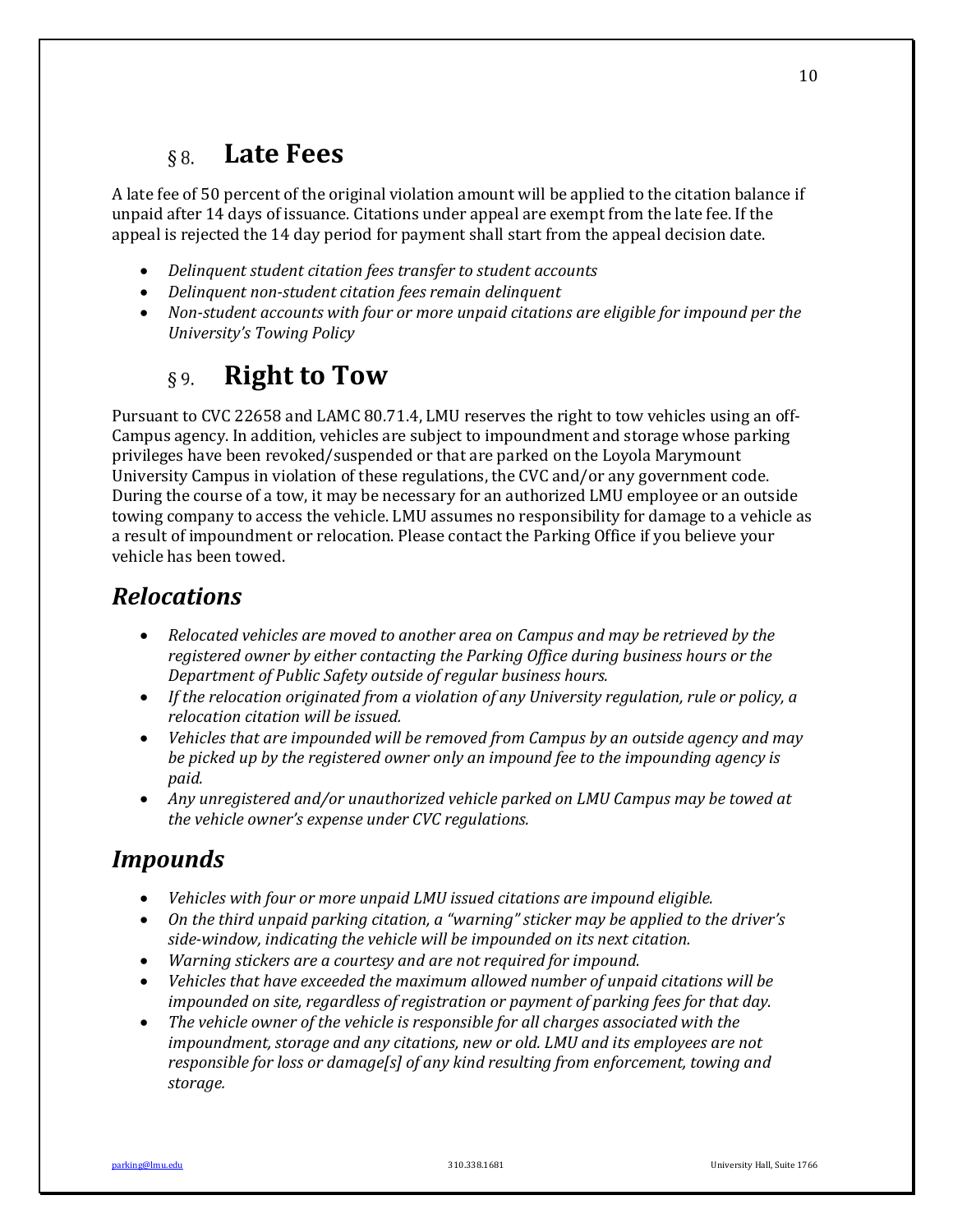# **Article 2. General Rules**

All vehicles parked on LMU property are required to register with the Department of Parking and Transportation and pay for parking during enforcement hours. Unregistered vehicles are subject to citation and/or tow at the owner's expense.

#### **Parking Stalls**  $§$  1.

Vehicles must park in designated, marked parking spaces only. Vehicle operators may not create or park in any other area without the prior consultation and approval from the Parking Office. The lack of signage, paint or any other communication device is not a valid reason to park outside of a marked parking stall.

- *Compact Spaces Vehicles may not occupy a compact space if it obstructs another vehicle from parking or exiting or if it affects the effective and safe flow of traffic*
- Vehicles in violation are subject to citation and/or tow at the owner's expense
- Oversized Vehicles Vehicles requiring more than one marked parking space must make *accommodations in advance with the Department and purchase parking for each space occupied*

#### **Permit Sharing**  $\S$  2.

Multiple vehicles may be registered to and share the same virtual permit; however, only one vehicle per permit may be on Campus at a single time. Vehicles will need to purchase parking separately when parked on Campus concurrently and sharing a permit.

#### **Disabled Parking**  $\S$  3.

Disabled parking is available throughout the LMU Campus. Only vehicles displaying valid ADA placards may park in designated disabled parking spaces. Registration and payment for ADA vehicles is required per CVC 22511.5.

- *Vehicles displaying valid ADA placards/plates may not violate any CVC or LMU rule or* regulation as a substitution for the lack of ADA parking
- Failure to comply may result in the citation and/or impound at the owner's expense
- Disabled drivers must still register and pay for parking Monday through Friday, 8a m to 8 *pm*
- LMU does not issue disabled parking placards and may not authorize the use of disabled *parking spaces without government issued ADA identification*
- Drivers needing special parking accommodations should discuss their needs with a licensed *physician*
- *Keep all DMV issued paperwork inside the vehicle using ADA parking*
- Audits may be conducted at random by authorized LMU personnel or local law enforcement
- Failure to provide requested documentation may result in the issuance of a citation and/or the towing of the vehicle at the owner's expense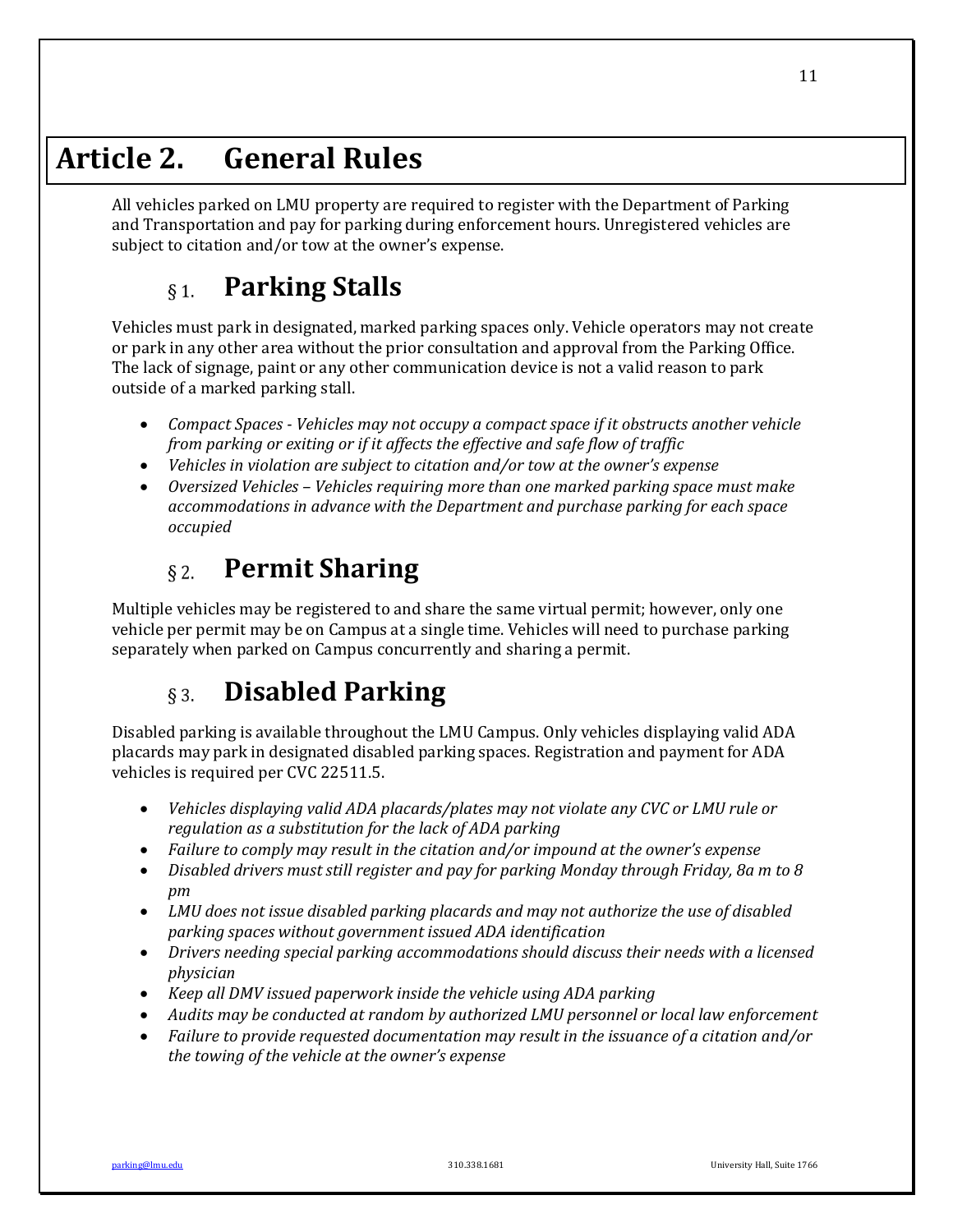#### **Head-In Parking**  $\S 4.$

All vehicles without front license plates must park head-in. Vehicles using parallel stalls must park with the flow of traffic so the passenger side is against the curb or wall. If your vehicle does not have a license plate on both the front and back, use the last 8 characters of the VIN. Update your vehicle's registration before parking on Campus once the new plates have been installed.

#### **Loading Zones & Timed Spaces**  $\delta$  5.

Certain spaces around Campus are restricted by time. These stalls are intended for the conducting of brief business or the loading and unloading of materials from a vehicle. Before using loading zones and timed spaces, please review the guidelines below:

- Loading zones and timed spaces are available for any vehicle
- Vehicles parked in a loading zone or timed spaces are exempt from paying and registering *for the duration of their stay*
- Vehicles must be moved from the space within the indicated time period
- Vehicles must vacate the space before the time period expires
- Vehicles may not park in the same timed space
- *Timed spaces are indicated by paint or curb markings, signs or a combination of both*
- Times can vary, so be sure to double-check the curb or sign before leaving your vehicle
- Loading zones and timed spaces are enforceable 24/7

#### **Reserved Parking Violations**  $\delta$  6.

Certain spaces and areas across Campus are reserved for individuals, special events or prearranged services. Reserved parking is indicated via signage (temporary or permanent), painted curbs, stenciling or a combination. Unauthorized vehicles may be cited and/or towed at the owner's expense. Faculty, staff and students that park in visitor only parking areas will be cited for violation of a reserved parking area.

#### **Parking in Two or More Spaces**  $\S 7.$

All vehicles must park completely within the lines at all times, regardless of surrounding occupancy. Perpendicular stalls must not have any portion of the space's occupant's vehicle extending beyond the furthest space boundary line. This is true even if no vehicle is parked adjacent at the time of occupancy. Parallel stalls must not have any portion of the space's occupant's vehicle extending beyond the front and back boundary line. Vehicles must be parked within 18 inches of the curb and may not obstruct traffic in any fashion.

#### **Obstructing Traffic**  $\delta$  8.

Vehicles may not stop for any time in non-designated parking areas. Blocking or disrupting the regular flow of traffic will result in the issuance of a citation. Unoccupied vehicles may be towed at the owner's expense.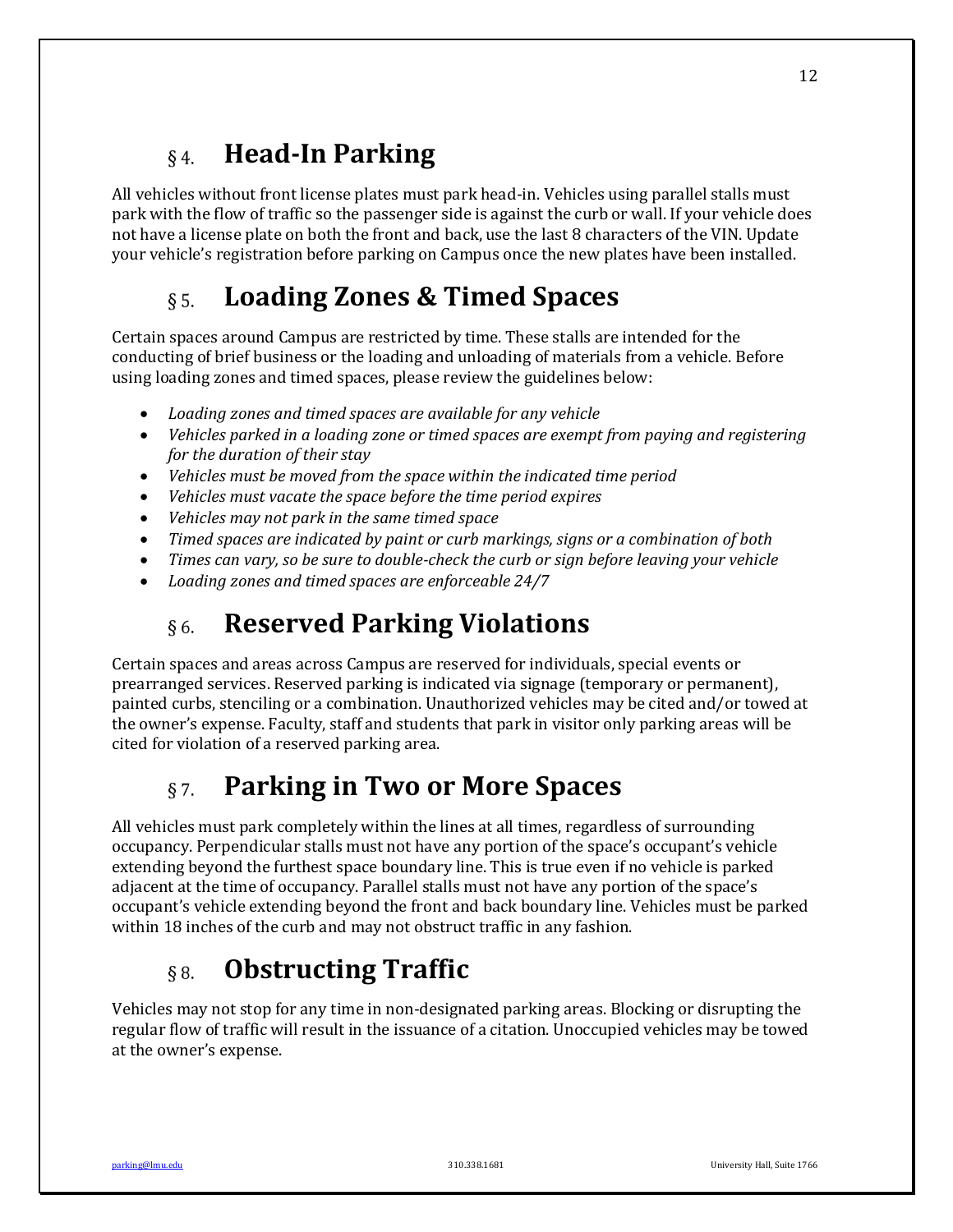#### **Campus Speed-Limit**  $§9.$

The maximum speed-limit on the LMU Campus is 15 mph unless otherwise posted. The speedlimit in all parking lots and structures is 5 mph. Prevailing safety conditions may occasionally require a lesser speed. Speed bumps are placed in designated areas to limit the speed of vehicles. LMU is not responsible for vehicle damage caused by speed control devices. Exceeding the Campus speed-limit or driving recklessly may result in disciplinary action in the form of fine, suspension of driving privileges, or a combination of the two. This does not include additional sanctions from Judicial Affairs.

# §10. **Reckless Driving**

Driving a vehicle in willful or wanton disregard for the safety of person or property is guilty of reckless driving (CVC 23103). Driving recklessly is taken very seriously at LMU and can result in seriously penalties if found at fault. If found at fault, penalties may result in disciplinary action ranging from fines, suspension of driving privileges, or a combination of the two to the permanent loss of driving privileges at LMU. This does not include sanctions received from Judicial Affairs.

# **Evasion**

Drivers identified evading any University official shall be issued a citation. Parking and driving privileges may additionally be suspended. A hearing may be requested by the driver to discuss the reinstatement of Campus driving and parking privileges. Vehicles violating any suspension or disciplinary action may be impounded at the owner's expense.

# **Pedestrian Traffic**

Pedestrians have the right-of-way at all times in all parking lots, access roads, crosswalks, and intersections. Drivers failing to yield to any pedestrian may be issued a citation for reckless driving with the possibility of parking and driving privileges being suspended. A hearing may be requested by the driver to request reinstatement of Campus driving and parking privileges. Vehicles violating any suspension or disciplinary action may be impounded at the owner's expense. 

# **813 Oversized Vehicles**

Approval to park campers, trucks, trailers, buses or any other large vehicle or attachment must be obtained from the Department prior to parking on LMU property. If authorized, vehicle/s and attachments must not obstruct the flow of traffic, access to parking or driveways, fire lanes or ADA spaces. Vehicles found in violation may be cited and/or towed at the owner's expense. Any vehicle and/or its attachment must register and pay for parking. Each stall occupied or made unavailable to another driver is required to pay for the time occupied.

# **Citation List**

For a list of the most common citations and descriptions visit the LMU Department of Parking and Transportation webpage.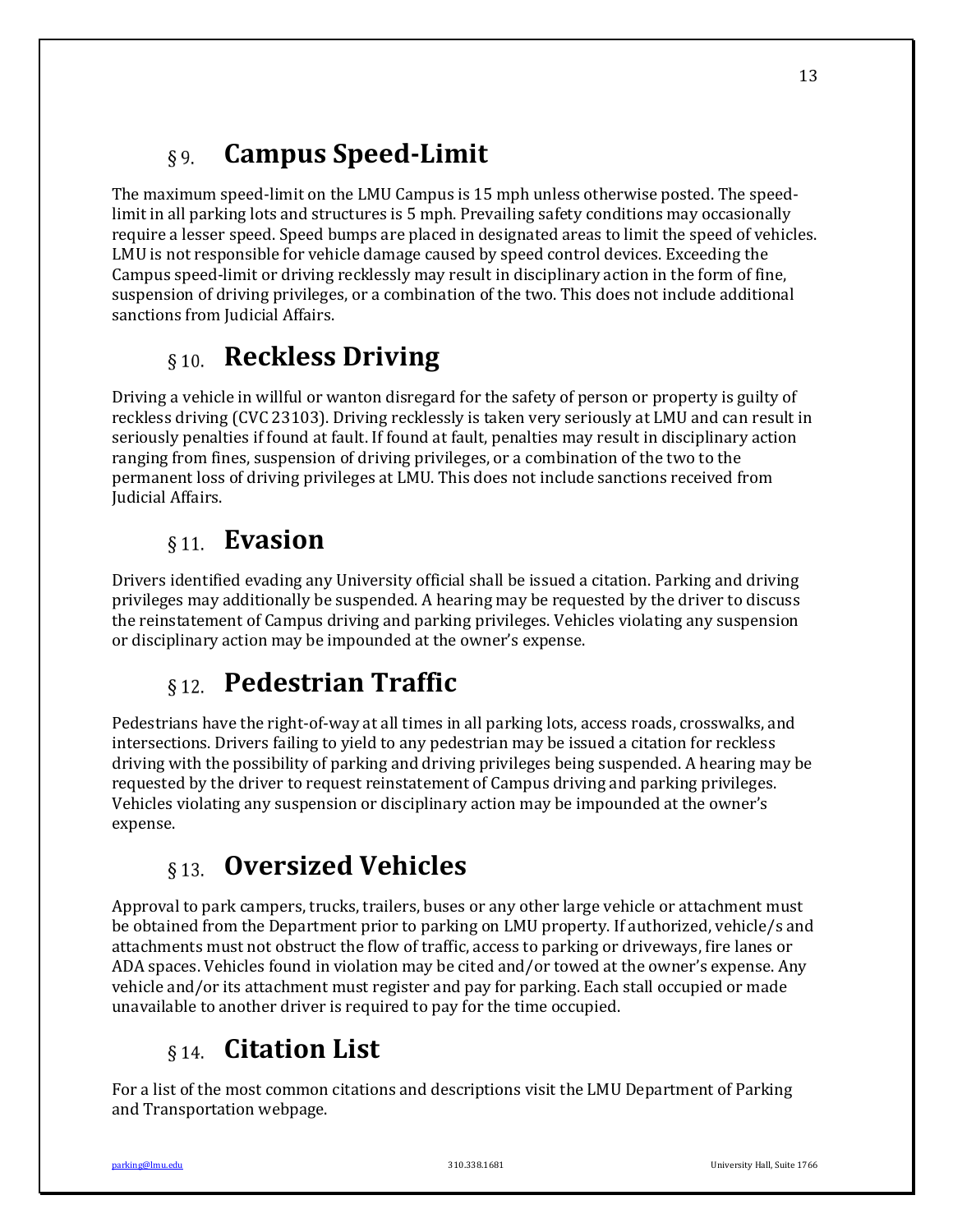# **Citations**

Citations left unpaid for 14 days or more shall be considered delinguent. Delinquent citations are assessed late fees equivalent to 50 percent of the citation's base amount. Delinquent citations may result in delays with graduation, transcript holds, registration delays, vehicle towing, revocation of parking privileges and other penalties.

# **S** 16. Sleeping in Vehicle

All LMU parking structures and lots were designed for commuter vehicles. There are no accommodations for recreation vehicle parking on the LMU campus due to high demand for daily parking and space limitations within parking facilities. No person is allowed to sleep, camp, stay overnight or live in any vehicle, trailer, mobile/motor home, etc. on the LMU campus. If you are observed or suspected of sleeping in your vehicle, we retain the right to enter your vehicle by any means necessary to perform a safety check if an officer cannot wake you from outside your vehicle.

# **Vehicle Maintenance**

No person may abandon, wreck, dismantle, repair, service or render any vehicle inoperable on LMU property. (Work performed on university vehicles by university personnel is exempt.). These vehicles will be impounded off campus at the owner's expense.

# **Appeals**

Appealing a parking citation indicates that you believe you were parked in accordance with the Loyola Marymount University's Parking Rules and Regulations and were incorrectly issued a parking citation or that the occurrence was due to circumstances beyond your control. Appeals should be direct and address factual information only. The burden of proof falls on the appellant to provide factual evidence stating otherwise.

# The following are examples of seldom granted appeals:

- *Lack of knowledge of the Rules and Regulations*
- *Forgetfulness*
- Failure to notice signs
- Lack of parking space
- Late to class or appointment
- Other vehicles were parked improperly
- Parked *improperly* for a short period of time
- A note or explanation was left on the windshield
- *Violation/s not written for others in same or similar situation*
- There was a passenger left in the vehicle
- *Inability to pay the fine amount*
- Disagreement with the Rules and Regulations or fine amount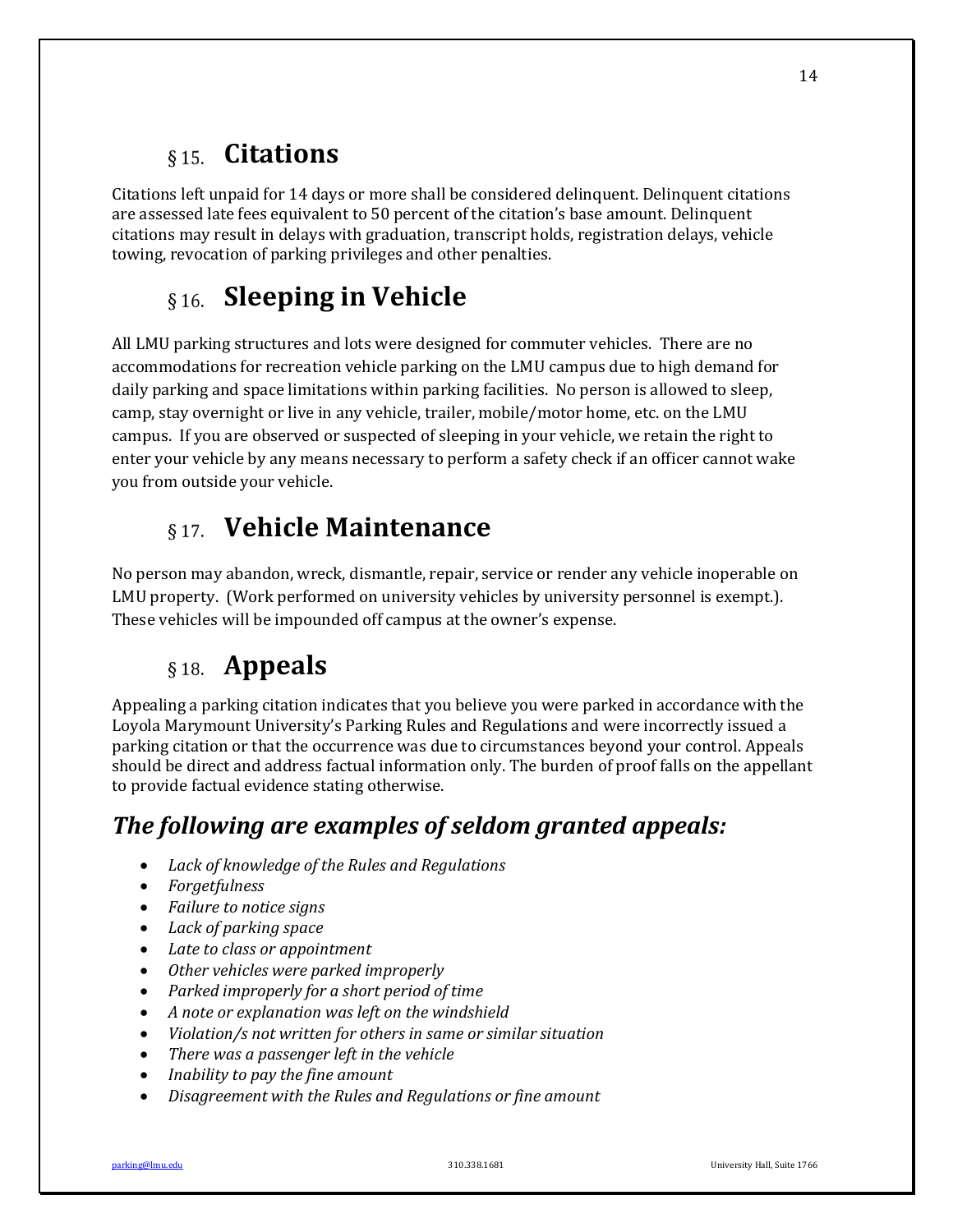## *First-Level*

First-level appeals must be submitted online through LMU Park within 14 calendar days of the issue date. Failure to submit an appeal within 14 calendar days shall result in the forfeiture of the right to appeal and the right to re-appeal.

# *Second-Level*

Re-Appeals are only available if the first-level appeal is rejected or reduced and the citation is not a California Vehicle Code infraction. Appellants are allocated 5 minutes to provide an oral argument in person to the Parking Appeals Board. The citation must be paid in full along with a written request to the Parking Office within 14 calendar days from the date of the first-level appeal's decision was sent. Additional details are available by reviewing the Appeal Policy and Bylaws.

## *Parking Appeals Board*

The Appeals Board (The Board) is a subset of the Parking Advisory Committee. The Board deliberates on all second-level testimony.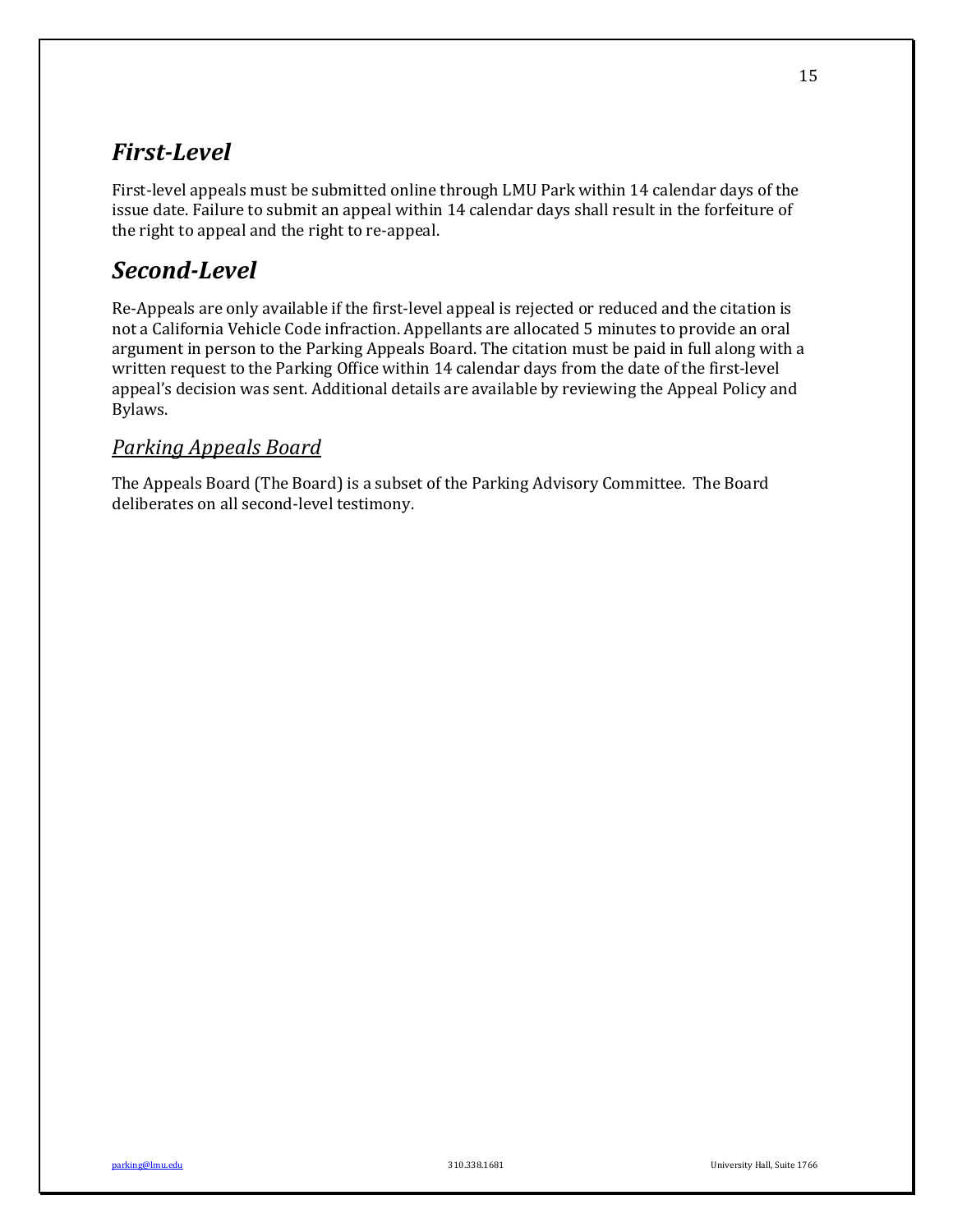# **Title 3. Parking Registration & Assignments**

# **Article 1. Registration**

#### **Virtual Parking**  $\delta$  1.

LMU utilizes license plate recognition technology to assist in the management of Campus parking. All vehicles parking at LMU must register and pay in advance through LMU Park, Parkmobile or a Pay Station during enforcement periods. As each vehicle's license plate is used for identification purposes, license plates must be registered precisely to avoid being issued a citation. Errors in registration are the responsibility of the registrant and will cause the issuance of a violation.

# *Personalized Plates*

- *When you register your vehicle you must omit non-alphanumeric and special characters*
- For example, if your plate reads "A B C-123", enter "ABC123"
- *Examples of characters to omit include spaces, dots, dashes, hearts, stars, handprints*

# *Vehicles without License Plates*

Vehicles without a license plate must register by the **LAST** eight characters of the vehicle's VIN number. Any other sequence of the vehicle's VIN number will be invalid and result in a citation. Once you receive your vehicle's permanent license plate you must re-register before parking on Campus.

## Finding the VIN

The VIN can be found by looking at the dashboard on the driver's side of the vehicle. The easiest way to view the VIN is to stand outside the vehicle on the driver's side and look at the corner of the dashboard where it meets the windshield. If the VIN cannot be found there, open the driver's side door and look at the door post (where the door latches when it is closed). It is likely the VIN will also be displayed at this location. The VIN can also be found on new vehicle registration usually taped to the bottom corner of the windshield on the passenger side or on the vehicle's permanent registration from the DMV.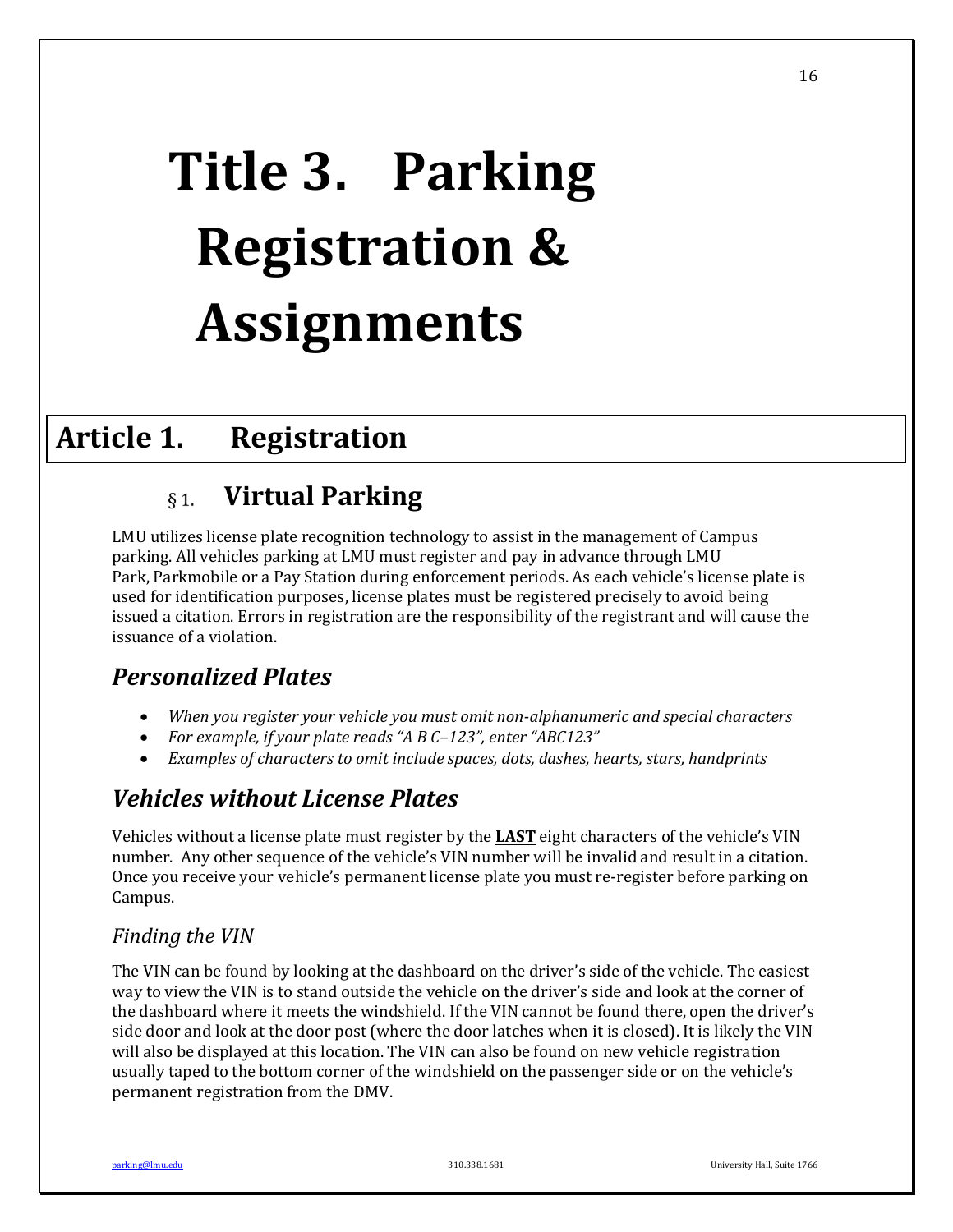#### **LMU Park**  $§$  2.

LMU Park is the University's central parking portal for the majority of your parking needs. As a visitor, you must create your own account and login through the LMU Park link on our home page, or click HERE. Faculty, staff and students should login via the mylmu.edu portal and select "system logins" from the top navigation bar, and then choose LMU Park from the dropdown menu.

At LMU Park you can also appeal citations, pay tickets, register or modify vehicles and purchase parking permits.

#### **Multiple Vehicles**  $§$  3.

You may register multiple vehicles under a single parking account in LMU Park. Only one vehicle may be on Campus at a time. Multiple vehicles registered under the same permit found on the LMU Campus will receive a parking citation. If you need to have more than one vehicle on Campus at a time, the second vehicle must be registered and paid under a separate permit or day pass. 

#### **Transfer of Registration**  $§$ 4.

If a vehicle is sold or transferred to a new owner, it is the responsibility of parties involved to notify LMU Parking and Transportation of the change in ownership. It is the operator's responsibility to ensure the vehicle is correctly registered and that the vehicle has no outstanding citations. Citations will default to the last registered individual. The burden of proof falls on the driver to provide factual evidence stating otherwise.

# **Article 2. Parking Permits**

LMU charges for parking Monday through Friday, 8 am until 8 pm. Vehicles must be paid and registered through LMU Park, a Pay Station or Parkmobile, to avoid receiving a parking citation.

#### **Permit Refunds**  $\delta$  1.

Change is not dispensed at Campus Pay Stations. Refunds for unused parking time are not available. Requests for refunds should be made in writing to parking@lmu.edu explaining why a refund should be issued. Refund requests are not guaranteed. See each section for additional refund details.

#### **Visitor & Affiliate Parking**  $\&$  2.

LMU welcomes guests and vendors to use its parking facilities. Guests and vendors must access the Campus via the main entrance at LMU Drive off Lincoln Blvd. Access through the Loyola Blvd Gate is granted to students and employees only. Visitors may exit through the Loyola Blvd Gate but re-entry must occur via Lincoln Blvd. and LMU Drive. Once on Campus, drivers should stop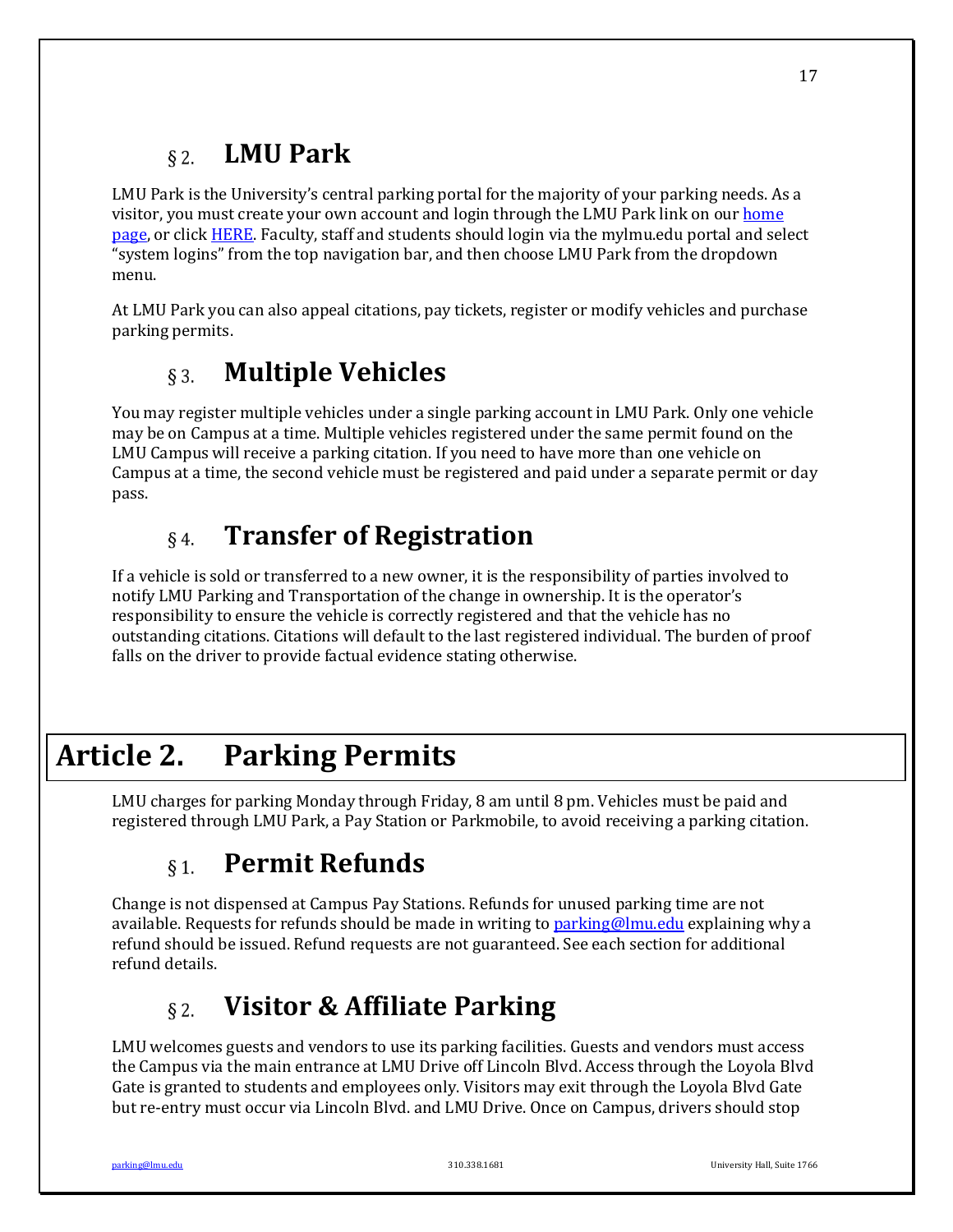at the information booth for directions and general information. Payment is required for all vehicles during enforcement hours.

- *Visitors* are expected to comply with all University parking regulations and park in valid *parking space in accordance with approved visiting locations*
- LMU requires all vehicles to be registered and pay for parking Monday through Friday, 8 am *until 8 pm*
- LMU is a virtual parking Campus your complete license plate information is required to *register and pay for parking*
- LMU does not issue refunds for the incorrect purchase of parking or registration errors

## *Visitors*

## *Daily Parking*

Daily visitor parking may be purchased at a campus Pay Station, via Parkmobile, or through LMU Park. For a list of the most current rates visit the Department of Parking and Transportation webpage. Rates are subject to change without notice. Please contact the Parking Office or review the most current rates online before parking on campus.

## *Pay Station Locations*

Machines accept Visa, MasterCard, Discover and cash. Purchase carefully; machines do not dispense change. Map of visitor parking and Pay Station locations is available *online*.

## *Lot-A, Hannon*

- Near Hannon Field and Apartments on Northside of the parking lot
- Middle of the parking lot towards the Northeast corner

## *Lot-C, Burns Rec Center*

• Outside of the Burns Recreation Center's entrance doors

## Lot-D, Life *Sciences Building Parking Garage*

- Located on level P1 by the main elevator lobby
- Located on level P2 by the main elevator lobby

### *Lot-I, Xavier*

• Located at the entrance of the parking lot near the Sacred Heart Chapel

### *Lot-L, Drollinger Parking Plaza*

- Located on the upper level by the exit
- Located on the upper level by the central elevators on the East side of the parking garage

### Lot-M, Von Der Ahe (VDA)

• Located on the Northwest corner of the lot by Ignatian Circle

## *Lot-U, University Hall*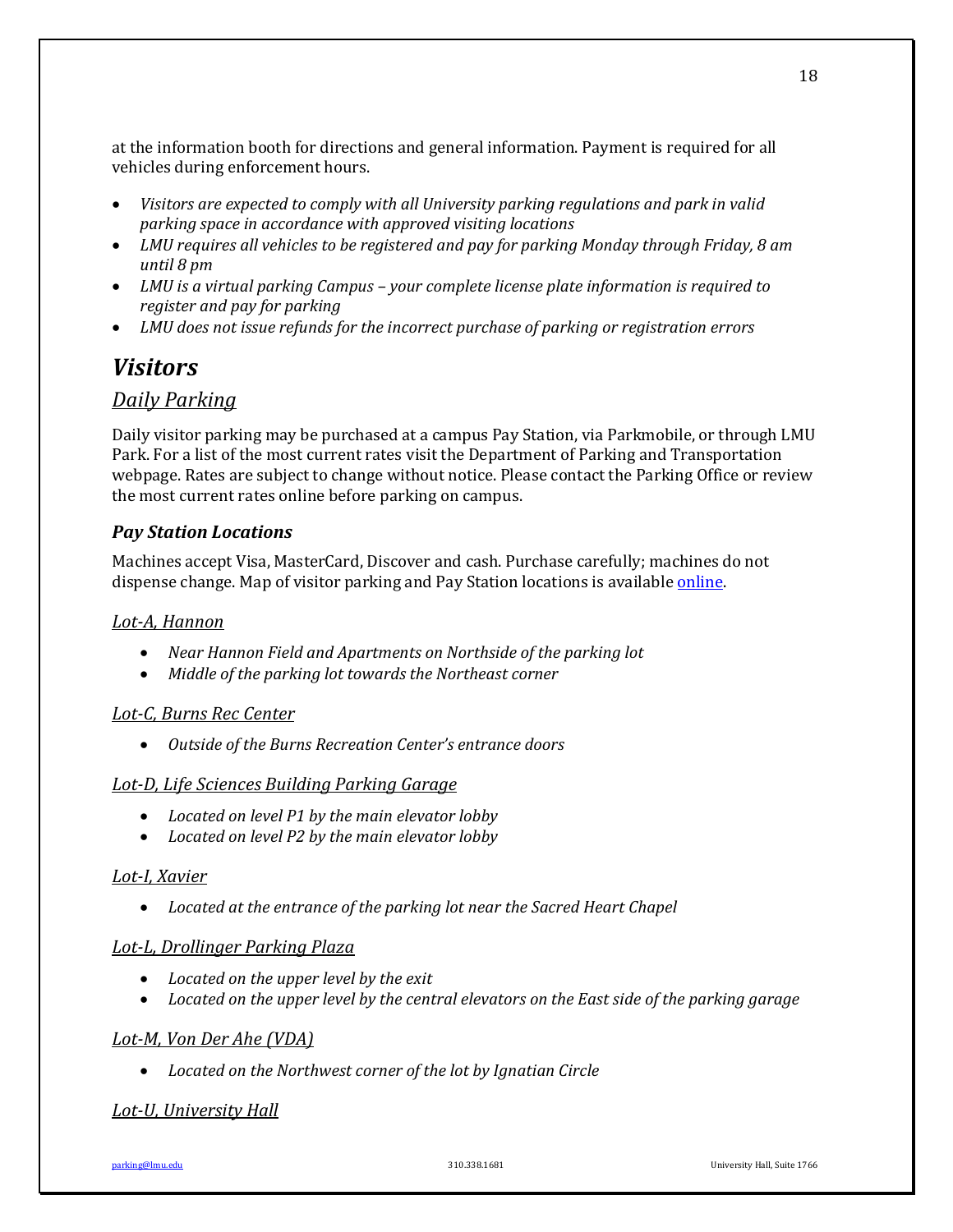- Located on level P2 by the central elevator in the "C" area
- Located on level P3 by the central elevator in the "C" area

### *Parkmobile*

Parkmobile is a free mobile pay-by-phone service app available through your Android's Google Play Store of Apple's App Store. It is also available as an online payment system via web browser at Parkmobile.com. LMU's Parkmobile Zone Number is 961. Visitor rates apply.

## *LMU Park*

LMU Park is the campus's online parking portal for guests wanting to purchase parking and register their vehicle in advance. Visit the LMU Park homepage and create a new account or log into your existing account **HERE**.

## *Affiliates*

For the purpose of parking at LMU, individuals on official business with the University who are neither an employee nor a student shall be considered an Affiliate.

## **Examples of LMU Affiliates**

### *Vendors/Contractors/Consultants*

- *Follett*
- *Allied Barton Security*
- *Sodexo*
- *Aerotek*
- *Ricoh*
- *Black Dog Electrical*

## *Non-Student & Non-Employee Members of University Programs*

- *Burns Recreation Center*
- *William H. Hannon Library*

### *Retired or Graduated Community Members*

- *Alumni*
- **•** *Emeriti*

## *Affiliate Parking*

Affiliates may either purchase daily parking as a visitor (see Daily Parking) or create an Affiliate parking account through the campus's online registration portal; LMU Park. LMU Park offers longer-term parking options, such as monthly and semester parking. Visit the University's parking webpage for current Affiliate parking options.

## *Tiered Parking*

Certain Affiliates groups may qualify for discounted parking rates. Please contact the Parking Office for more details.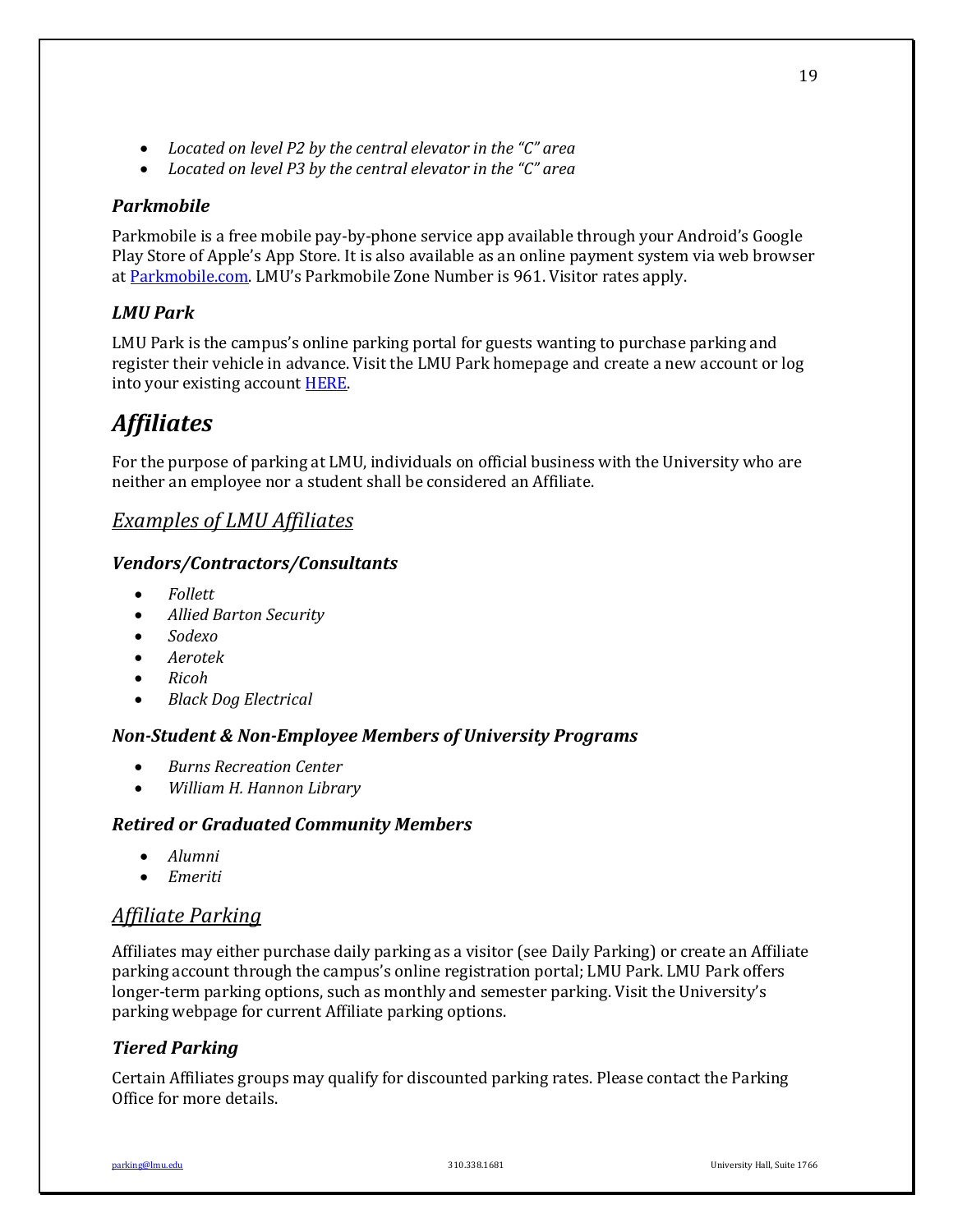# *Visitor & Affiliate Parking Areas*

Payment for parking is required in advance. Visitor parking is interchangeable between the following locations. Carefully read and obey all posted signs. Visitor parking maps are available online, from the Welcome Booth, at the Parking Office or at the Public Safety Office.

- *Lot-A, Hannon Apartments*
- Lot-B, Gersten Pavilion
- *Lot-C, Burns Recreation Center*
- Lot-D, Life Sciences Building
- Lot-G, Daum Hall
- Lot-H, Del Rey Apartments
- Lot-I, Xavier Hall
- *Lot-L, Drollinger Parking Plaza*
- Lot-U, University Hall Levels P2 & P3

Affiliate requiring special accommodations related to job-specific duties may apply for a Vendor Parking Pass. Vendors may not park outside of these rules and regulations without the prior approval of the Parking Office.

# *Religious Parking*

Individuals affiliated with a religious order who are not being paid may be eligible for certain parking exemptions. Contact the Parking Office for more information.

#### **Faculty & Staff Parking**  $\&$  3.

Permit rates and date ranges depend on your classification with the University as determined by Human Resources. All permits are available for purchase in-person at the Parking Office during regular business hours.

# *Faculty & Staff Permits*

The Parking Office does not determine your employee classification. Change requests or inquiries must be conducted through Human Resources.

Below are the available permit options for faculty and staff. Current rates can be found on the Parking and Transportation website or by contacting the Parking Office.

## **Full-Time Faculty & Staff Payroll Deduction**

- *Effective immediately from time of purchase until cancelled (see Payroll Cancellations)*
- Available online through LMU Park or at the Parking Office Window

## *Fall Part-Time Faculty & Part-Time Staff Semester*

- *Effective August 1 through January 15*
- *Available online through LMU Park*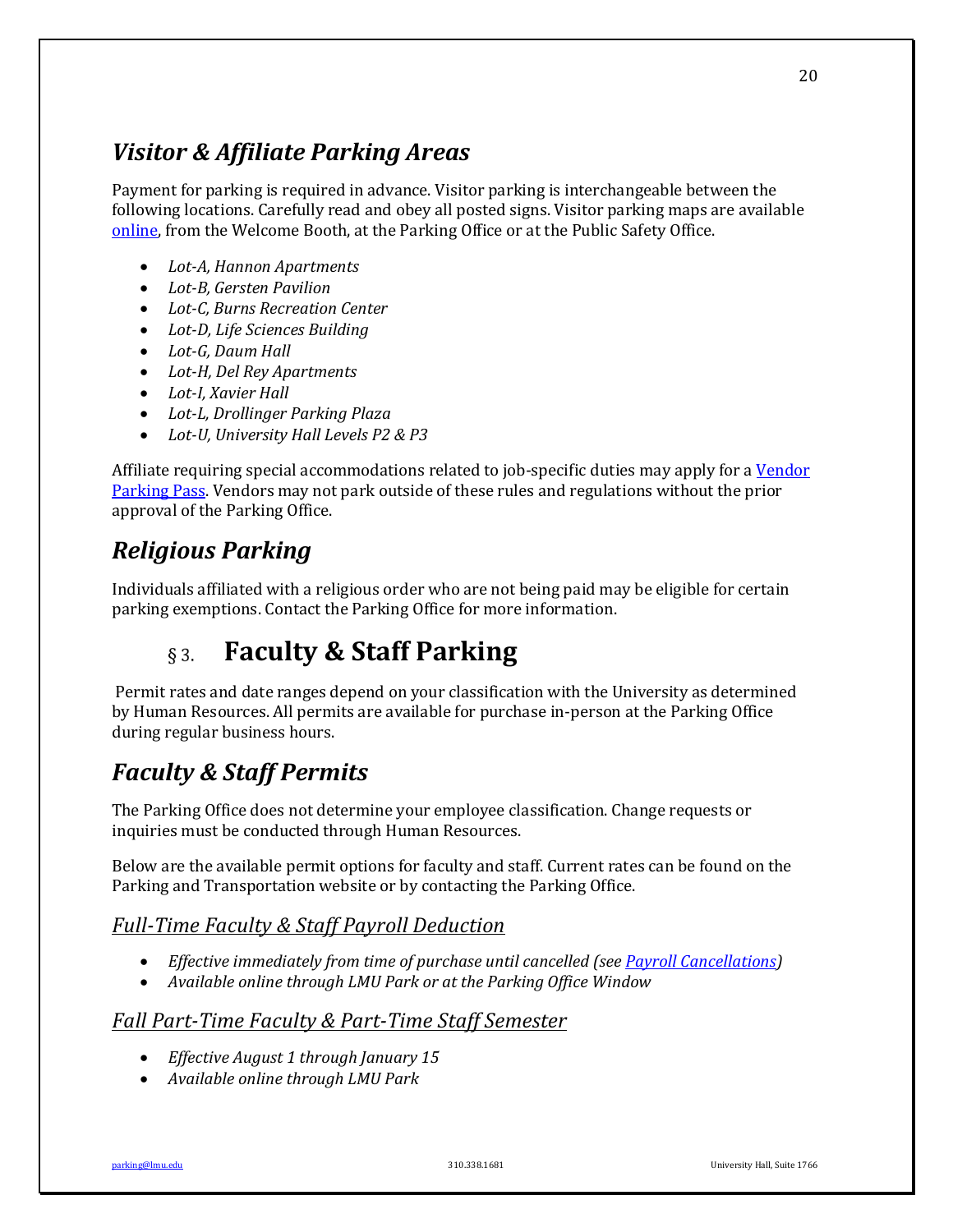## *Spring Part-Time Faculty & Part-Time Staff Semester*

- *Effective January 1 through May 31*
- *Available online through LMU Park*

## **Summer Part-Time Faculty & Part-Time Staff Semester**

- *Effective May 1 through August 15*
- Available online through LMU Park or at the Parking Office window

## *Faculty & Staff Monthly Part-Time*

- *Effective 30 days from the purchase date*
- *Available online through LMU Park*

# *Concurrent Employee & Student Status*

The primary role of the account owner determines the permit/s available for purchase.

# *Payroll Cancellations*

Permits paid through payroll deduction must be cancelled in advance of the pay period's change deadline for deductions to be stopped. Requests for stoppage of parking deductions must be made in advance and in writing. Only one parking payroll change per academic semester is permitted.

- Cancellations must be done in writing and submitted to parking@lmu.edu or in person at *the Parking Office in advance*
- Cancellations must be requested in writing before Payroll's deadline to make changes
- Payroll deductions received prior to a request for cancellation will not be refunded without *evidence of extenuating circumstances*
- Requests made same day of the payroll change deadline or without advanced notice may not be stopped until the subsequent pay period and are not eligible for refund

# *Faculty & Staff Parking Areas*

Vehicles registered to a faculty/staff type permit may park in any non-restricted parking space, including student sectors. Faculty and staff paying as they go with Daily Visitor Passes are not eligible to park in Faculty and Staff Reserved Areas. Observe all signs and markings for additional restrictions.

# **Faculty & Staff Reserved Parking**

Certain facilities are reserved Monday through Friday, 8 am until 5 pm, for faculty and staff longterm permit holders only. Faculty and staff paying daily must park according to visitor parking guidelines. Review the **online map** for reference.

## *Reserved Areas*

- *University Hall Level P1*
- *Drollinger Parking Plaza Lower Level*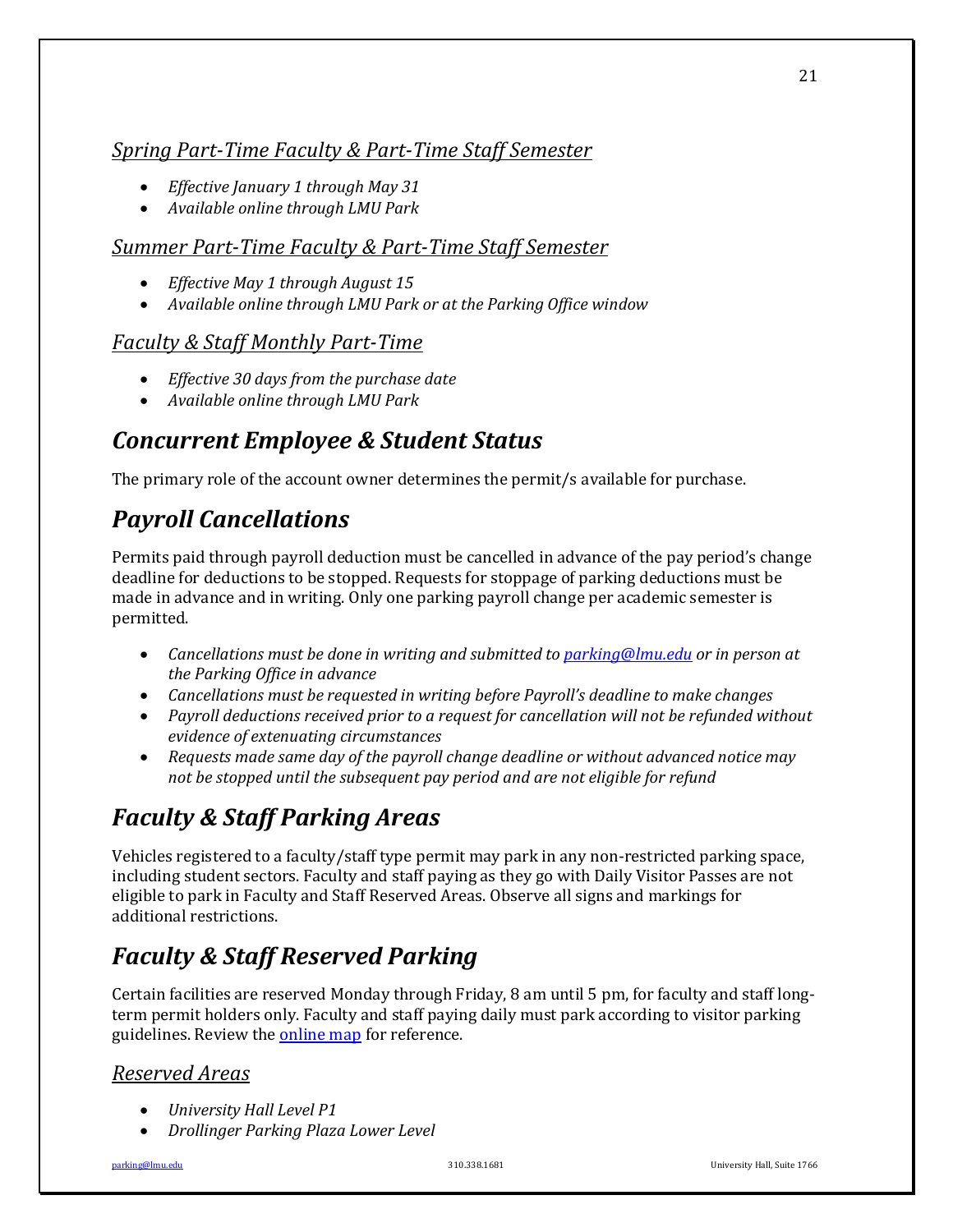- *Whelan Lane*
- *Lot-K, McKay*
- Lower Level of Life Sciences Building, P3

## *Individual Reserved Parking Spaces*

Campus leadership and first responders have assigned parking reserved 24/7. Unregistered vehicles parked in individual reserved parking stalls will be cited and towed at the owner's expense. 

#### **Student Parking**  $§$ 4.

All class years are eligible to bring a vehicle to Campus. Student parking is divided into Parking Sectors. Parking Sectors are assigned according to each student's housing assignment. Parking outside of an assigned sector during enforcement hours will result in a parking citation. It is each student's responsibility to understand and park in compliance with these regulations. All vehicles must be registered by the driver through LMU Park. LMU Park can be accessed via mylmu.

# *Student Parking Assistance Program*

The University has allocated a finite pool of funding to assist qualified students by offsetting part of the parking fee for those who purchase a semester parking permit and elect to bring a vehicle to Campus. Both undergraduate and graduate students are eligible for this supplement under the following guidelines

## *Undergraduate Students*

- *Good Standing with the University*
- *Commuter Student and does not live on Campus*
- *Pell Grant Recipient*
- Have a parking permit charged to their student account

## *Graduate Students*

- *Good Standing with the University*
- *Expected Family Contribution (EFC)* to study at LMU is zero
- Live at a distance of 10 miles or greater from LMU
- Have a semester parking permit charged to their student account

For more information, please review additional documentation on our webpage or contact the Parking Office.

## *Student Permits*

Semester permits are automatically assigned each semester to students with 7 or more billable hours. Students enrolled in fewer than 7 billable hours must opt-into parking. All students driving a vehicle must self-register via LMU Park.

Current rates can be found online at the Parking and Transportation webpage or by contacting the Parking Office.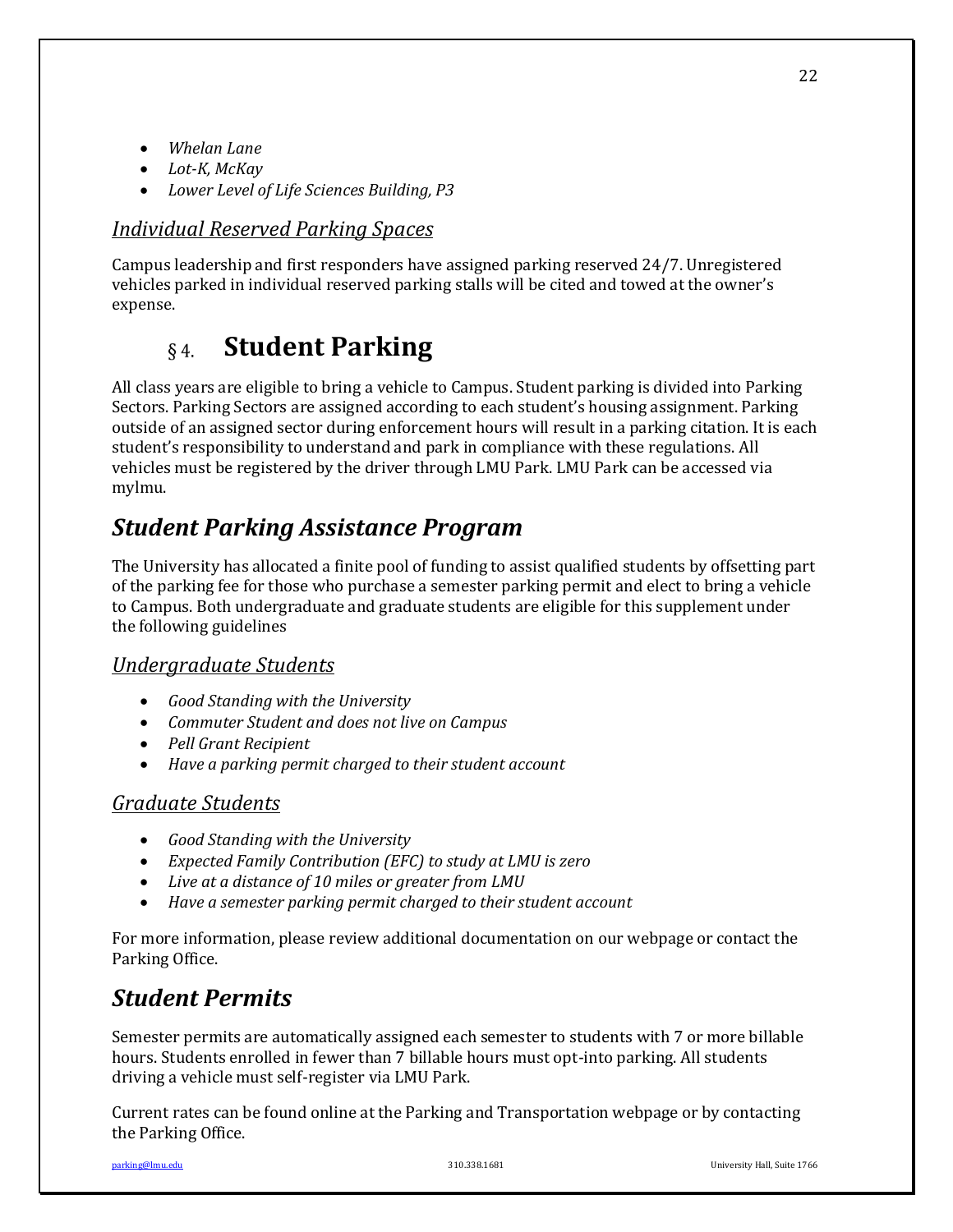## *Fall Semester Permits*

- *Effective August 1 through January 15*
- *Automatic Student Account Charge*

## *Spring Semester Permits*

- *Effective January 1 through August 15*
- *Student Account Charge*
- *Includes summer sessions*

## *Summer Session Permits*

- *Effective May 1 through August 15*
- *Student Account Charge (student must opt-in)*
- •

## *Monthly Parking*

- *Effective 30 Days from the permit's effective date*
- Must be purchased at the Parking Office

# *Opt-Out and Refunds*

Students registered in 7 or more billable hours will be automatically charged for parking each semester. Each semester, students must either opt-out of the parking charge by selecting the "Opt-Out" link in LMU Park or register their vehicle. If you will not need a parking permit you must opt-out each semester by the semester's add/drop deadline. After the opt-out deadline, permit charges will not be reversed and refunds will be issued in accordance to the tuition refund calendar.

- Opt-Out Deadline is the add/drop deadline of each semester
- Vehicles must be registered through LMU Park
- Opt-Out must be done each semester

# *LMU Extension & AFROTC Students*

LMU Extension and AFROTC affiliates are charged the Commuter Student rate. Extension and AFROTC students may not charge their student account and must pay in advance at the time of registration. Parking assignments are the same as that of a Commuter Student.

# *Student Parking Sectors*

Monday through Friday from 8 am until 5 pm, all students are assigned to specific parking sectors or areas. After 5 pm weekdays, students with a valid permit may park in faculty and staff areas across all Parking Sectors. During weekends and University Holidays (these are not the same as Academic Holidays) students are allowed to park in any sector or in faculty and staff areas. Regular parking assignments are enforced during Academic Holidays when the Campus is still open for non-academic business.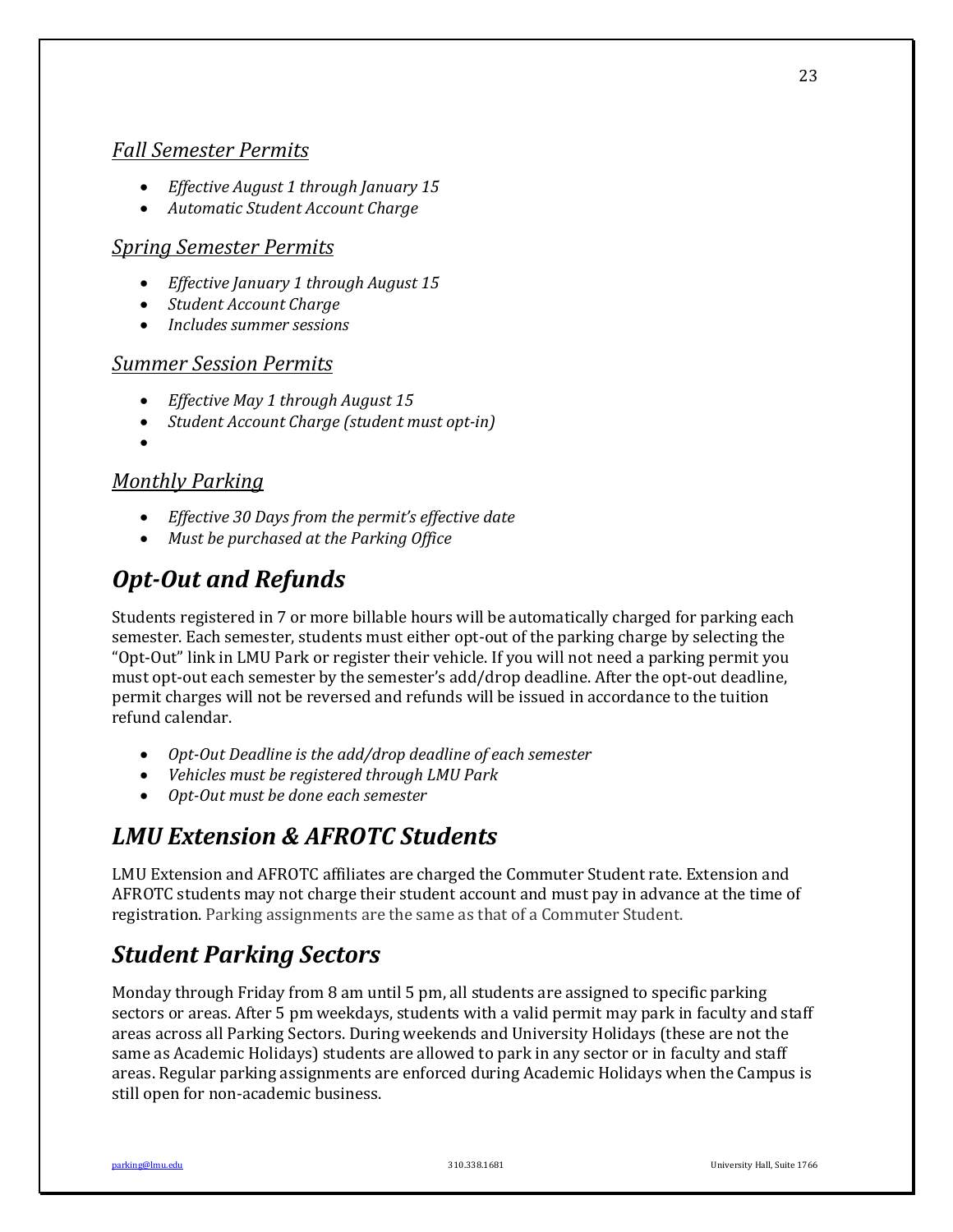## *Leavey 4, 5 & 6 Residents*

- *Sector 1 Parking Assignment*
- *University Hall Parking Levels P2 & P3*
- *Drollinger Parking Plaza*

## *Rains & McCarthy Residents*

- *Sector 2 Parking Assignment*
- *University Hall Parking Levels P2 & P3*
- *Drollinger Parking Plaza*

## *Hannon, Tenderich and McKay Residents*

- *Sector 3 Parking Assignment*
- *Lot-A*
- *University Hall Levels P2 & P3*

## *Rosecrans, Del Rey North & South, Desmond, Doheny, Palm North, Palm*

## *South & Whelan, Residents*

- *Sector 4 Parking Assignment*
- *Lot-H*
- *Del Rey Garage*
- *University Hall Levels P2 & P3*

## *Non-Resident Students*

- *Commuter Parking Assignment*
- *Lot-A*
- *Lot-D*
- *Lot-H South*
- *Del Rey Garage*
- *Drollinger Parking Plaza*
- *University Hall Levels P2 & P3*

Additional restrictions may apply within an area. Pay careful attention to all temporary and permanent signage and markings on the ground before leaving your vehicle. Individual reserved spaces are reserved 24/7.

#### **Motorcycle Permits and Parking**  $\delta$  5.

Motorcycles are prohibited from creating their own parking space and must register and pay for parking on LMU Campus. Motorcycle registration is only accepted at the Parking Office, inperson, during normal business hours. Proof of registration is required. Motorcycles are required to park in specific areas. Parking outside of these designated areas will result in a parking citation. Motorcycles registered under a regular automobile permit may utilize regular parking spaces specific to that individual's sector assignment. Only one registered vehicle per permit may be on Campus at a single time.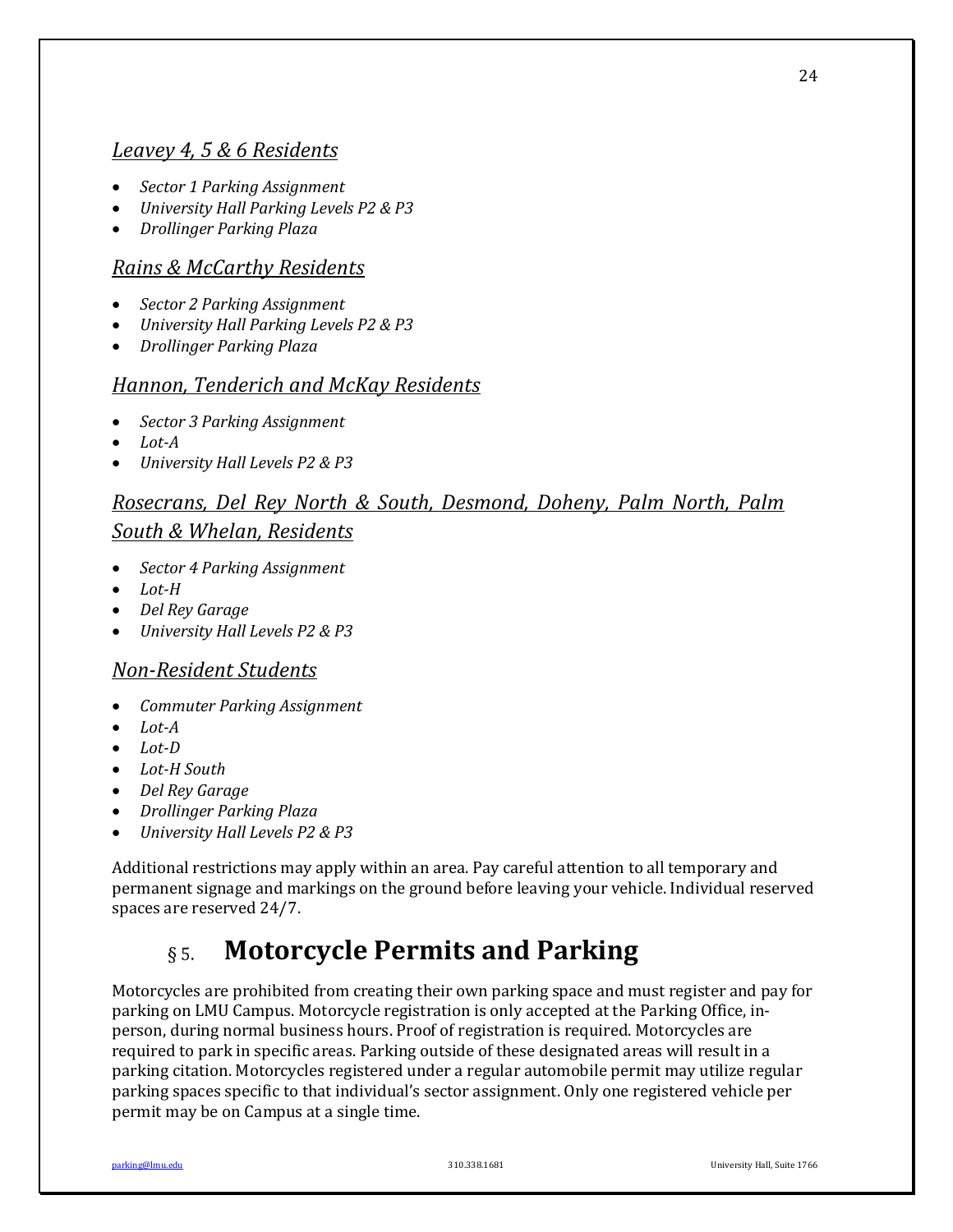Current rates can be found online at the Parking and Transportation webpage or by contacting the Parking Office.

## *Motorcycle Permits*

## *Annual*

• *Effective August 01 through August 15 of the subsequent year* 

## *Fall Semester*

• *Effective August 01 through January 15* 

## *Spring Semester*

• *Effective January o1 through August 15* 

## *Summer Terms*

• *Effective May 01 through August 15* 

#### **Disabled Parking**  $§6.$

Vehicles displaying valid disabled placards or plates are permitted to park in any non-reserved marked parking space, including spaces marked specifically for disabled vehicles and timed/loading spaces. Disabled vehicles occupying any timed or loading space may exceed the space's time limit. Disabled vehicles must be paid and registered during enforcement hours.

#### **Electric Vehicle Charging**  $\S 7.$

Vehicles that require an electric charge to operate are considered Electric. LMU offers Electric Vehicle Charging (EVC) stations in University Hall on level P2 and the Life Sciences Building throughout the parking garage. EVC stalls are enforced  $24/7$  and vehicles that are actively charging must possess a valid LMU parking permit. All permit types are eligible to occupy any electric vehicle station as long as they are actively charging.

Charging sessions are limited to 4 hours per stay. Select stations require a membership and fee to receive a charge. All vehicles must vacate their charging stall by or before the  $5<sup>th</sup>$  hour of occupancy and must either relocate to another charging stall or to their normally assigned parking area.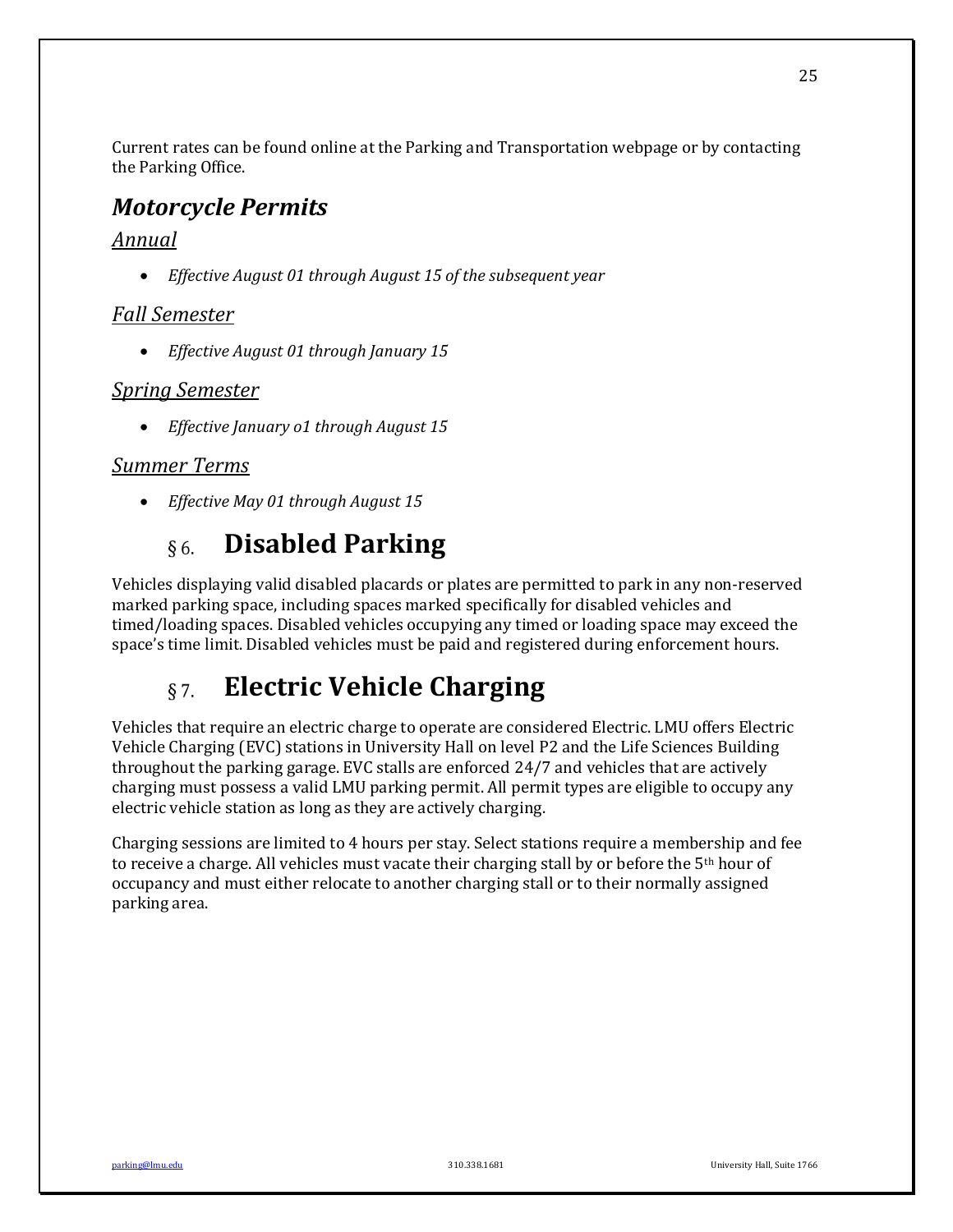# **Title 4. Programs and Services**

# **Article 1. Non-Transportation Programs**

Parking and Transportation offers a variety of non-transportation programs. These are brief descriptions of each program. Complete program details can be found online or by contacting the Parking Office.

#### **Loyola Marymount Permit Exchange Program**  $§$  1.

The Westchester Campus and Loyola Law School (LLS) have partnered to allow shared parking privileges for current students and employees. You must have a valid parking permit at your home Campus to be eligible. To enroll in the Exchange Program or for more specific program details, please contact your primary Campus's Parking Office. Requests should be made several days prior to the day you require parking.

Visit the LLS parking webpage for more information at **Loyola Law School Parking and** Transportation.

#### **Vendor Parking Program**  $\S$  2.

The Parking Office understands certain jobs require special parking accommodations for the University's functionality. To aid in the University's functionality and to provide uninterrupted services, the Vendor Parking Program's intent is to allow authorized vendors parking access to specific areas, which would otherwise be restricted. For more information or to apply for the program, please contact the Parking Office at **parking@lmu.edu.** 

# **Article 2. Programs and Services**

Parking and Transportation offers a variety of transportation related programs. These are brief descriptions of each program. Complete program details can be found online or by contacting the parking office.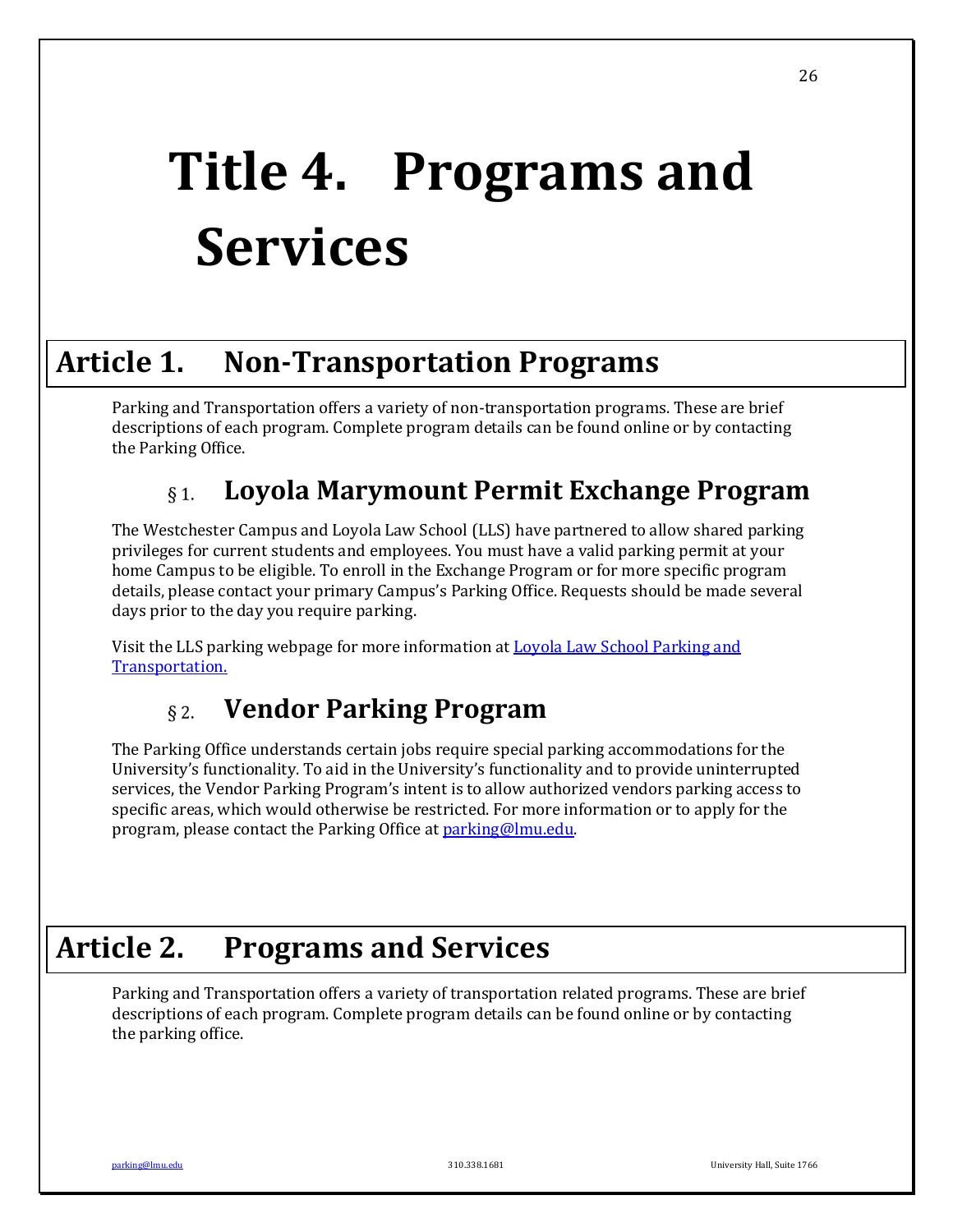## **Alternative Transportation Incentive Program**  $\delta$  1. **(ATIP)**

ATIP's intention is to reduce the number of vehicles on the road and campus while simultaneously reducing carbon emissions and other toxic byproducts produced by fuel dependent vehicles. Enrollees are eligible to receive exclusive benefits including complementary parking passes, carpool space access and more.

For more information please visit the official ATIP webpage or contact the Parking Office.

#### **Metro U-Pass Program (pilot)**  $\delta$  2.

LMU has partnered with Los Angeles Country Metropolitan Transportation Authority to increase student access to public transportation services. This reduced-fare transit program offers eligible students unlimited rides on Metro's rails and bus lines and is designed to streamline the process of purchasing college student discount fares. Contact the LMU Parking Office for more information.

#### **Playa Vista Shuttle**   $\S$  3.

The Department of Parking and Transportation provides a free way of getting to the Playa Vista Campus from LMU. Providing shuttle services between LMU's Westchester Campus and Playa Vista, this free shuttle allows students, employees, alumni, guests, and community members access to LMU's new campus.

#### **Non-Special Event Valet**  $\delta$  4.

General, or non-special event valet service, is free to use, Monday through Thursday, during the Fall and Spring semesters. General valet is currently limited to only level P3 of University Hall. Vehicles parked by the valet are still required to be registered and have paid for a parking permit. Valet services do not operate during academic holidays, university holidays and during summer sessions.

*Keys left with the valet are available at Public Safety between the hours of 10 pm and 7:45 am the night after and from 8 am until 5 pm at the Parking Office thereafter*

#### Long-Term Parking and Storage  $\delta$  5.

Parking and Transportation understands students, faculty and staff may need to leave their vehicle on campus while they are away on a school or business trip. While storing a vehicle on Campus is allowed, certain steps must be followed in order to avoid issues that may result in the citing and towing of your vehicle. Vehicles left longer than 21 days without notifying the Parking Office are considered abandoned and may be removed from campus at the owner's expense (CVC 22658).

Below are basic criteria for storing a vehicle on campus:

- *Registered Driver/owner of stored vehicle has completed the necessary Storage Form*
- Vehicle is parked in an authorized area by Parking and Transportation